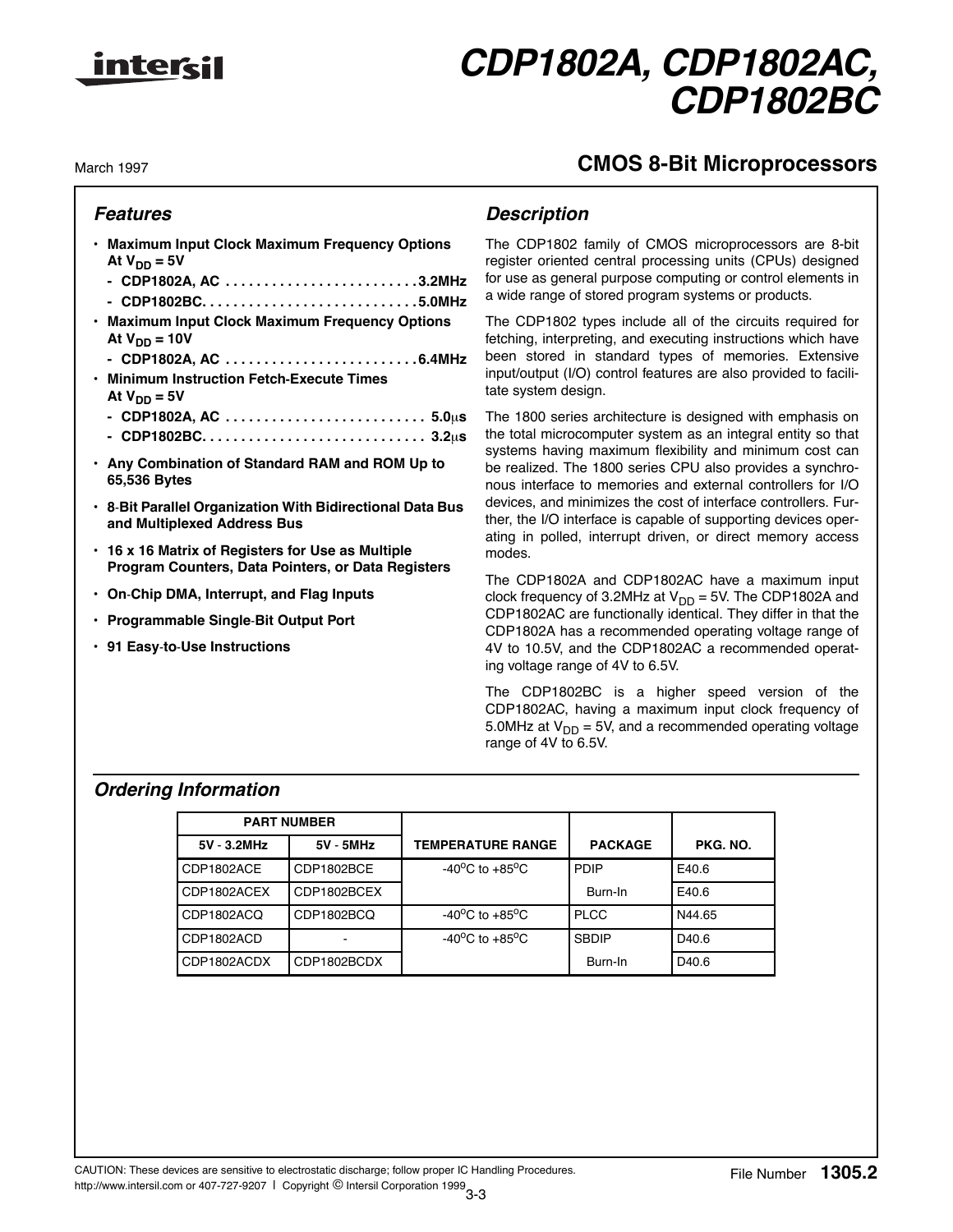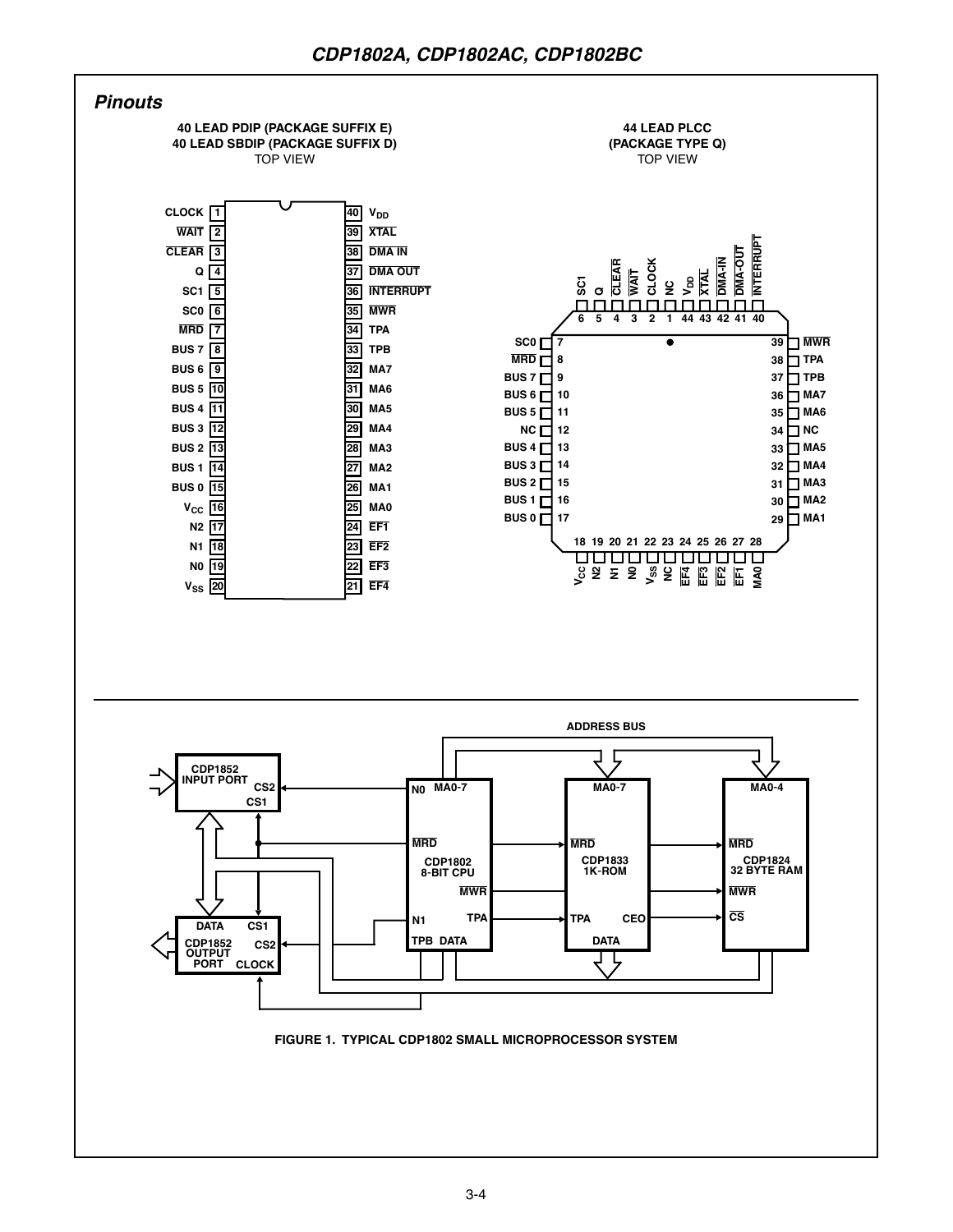

**FIGURE 2.**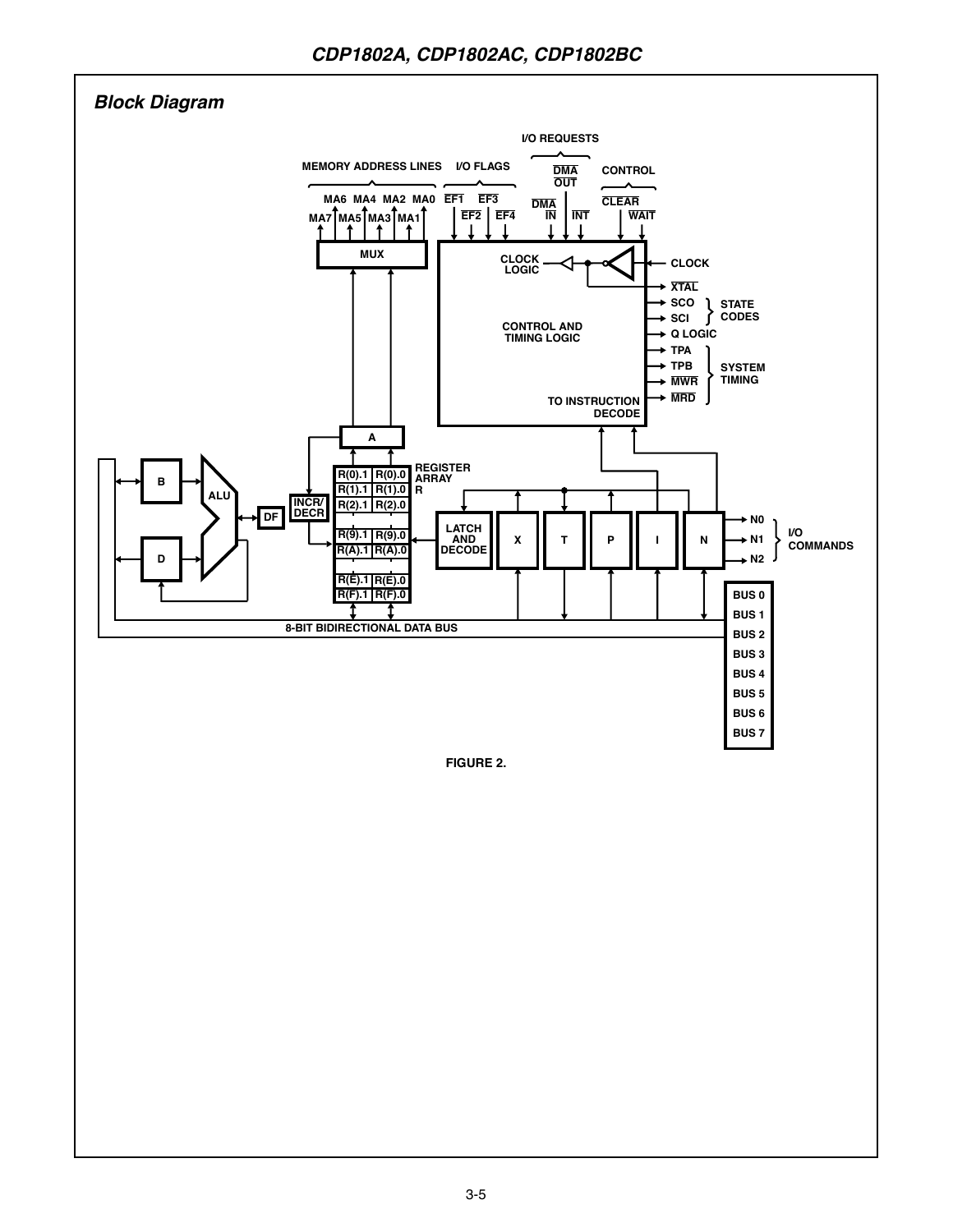#### Absolute Maximum Ratings **National State State Transformation**

| DC Supply Voltage Range, (V <sub>DD</sub> )                                          | Thermal Resistance (Typical, Note 4)                                                                                            | $\theta_{IA}$ ( <sup>o</sup> C/W) | $\theta_{\text{JC}}$ ( <sup>o</sup> C/W) |
|--------------------------------------------------------------------------------------|---------------------------------------------------------------------------------------------------------------------------------|-----------------------------------|------------------------------------------|
| (All Voltages Referenced to V <sub>SS</sub> Terminal)                                |                                                                                                                                 | 50                                | N/A                                      |
|                                                                                      | PLCC                                                                                                                            | 46                                | N/A                                      |
|                                                                                      |                                                                                                                                 | 55                                | 15                                       |
| Input Voltage Range, All Inputs $\ldots \ldots \ldots \ldots 0.5V$ to $V_{DD}$ +0.5V | Device Dissipation Per Output Transistor                                                                                        |                                   |                                          |
| DC Input Current, any One Input±10mA                                                 | $T_A$ = Full Package Temperature Range 100mW                                                                                    |                                   |                                          |
|                                                                                      | Operating Temperature Range $(T_A)$                                                                                             |                                   |                                          |
|                                                                                      | Package Type D $\ldots \ldots \ldots \ldots \ldots \ldots \ldots \ldots \ldots \ldots$ 55 <sup>o</sup> C to +125 <sup>o</sup> C |                                   |                                          |
|                                                                                      | Package Type E and Q 40 <sup>o</sup> C to +85 <sup>o</sup> C                                                                    |                                   |                                          |
|                                                                                      | Storage Temperature Range $(T_{STG})$ 65 <sup>o</sup> C to +150 <sup>o</sup> C                                                  |                                   |                                          |
|                                                                                      | Lead Temperature (During Soldering)                                                                                             |                                   |                                          |
|                                                                                      | At distance $1/16 \pm 1/32$ ln. $(1.59 \pm 0.79$ mm)                                                                            |                                   |                                          |
|                                                                                      |                                                                                                                                 |                                   |                                          |
|                                                                                      | Lead Tips Only $\ldots \ldots \ldots \ldots \ldots \ldots \ldots \ldots \ldots \ldots \ldots \ldots +300^{\circ}C$              |                                   |                                          |
|                                                                                      |                                                                                                                                 |                                   |                                          |

CAUTION: Stresses above those listed in "Absolute Maximum Ratings" may cause permanent damage to the device. This is a stress only rating and operation of the device at these or any other conditions above those indicated in the operational sections of this specification is not implied.

#### **Recommended Operating Conditions** T<sub>A</sub> = -40°C to +85°C. For maximum reliability, operating conditions should be selected so that operation is always within the following ranges:

|                                                                                        |                             | <b>TEST CONDITIONS</b> | <b>CDP1802A</b> |                |                | <b>CDP1802AC</b> |                | <b>CDP1802BC</b> |              |
|----------------------------------------------------------------------------------------|-----------------------------|------------------------|-----------------|----------------|----------------|------------------|----------------|------------------|--------------|
| <b>PARAMETER</b>                                                                       | (NOTE 2)<br>$V_{CC}$<br>(V) | V <sub>DD</sub><br>(V) | <b>MIN</b>      | <b>MAX</b>     | <b>MIN</b>     | <b>MAX</b>       | <b>MIN</b>     | <b>MAX</b>       | <b>UNITS</b> |
| DC Operating Voltage Range                                                             |                             |                        | 4               | 10.5           | 4              | 6.5              | 4              | 6.5              | $\mathsf{V}$ |
| Input Voltage Range                                                                    |                             | $\blacksquare$         | $V_{SS}$        | $V_{DD}$       | $V_{SS}$       | V <sub>DD</sub>  | $V_{SS}$       | V <sub>DD</sub>  | $\vee$       |
| Maximum Clock Input Rise or                                                            | 4 to 6.5                    | 4 to 6.5               | $\blacksquare$  | $\blacksquare$ | $\blacksquare$ | 1                | $\blacksquare$ | 1                | μS           |
| Fall Time                                                                              | 4 to 10.5                   | 4 to 10.5              | L.              | $\mathbf{1}$   | $\blacksquare$ | $\overline{a}$   | ۰              | $\blacksquare$   | μs           |
| Minimum Instruction Time                                                               | 5                           | 5                      | 5               | $\blacksquare$ | 5              | $\blacksquare$   | 3.2            | $\blacksquare$   | μS           |
| (Note 3)                                                                               | 5                           | 10                     | $\overline{4}$  |                | $\blacksquare$ |                  |                | ۰                | μs           |
|                                                                                        | 10                          | 10                     | 2.5             | $\blacksquare$ | $\blacksquare$ | $\blacksquare$   | $\blacksquare$ | $\blacksquare$   | μS           |
| Maximum DMA Transfer Rate                                                              | 5                           | 5                      | ۰               | 400            | $\blacksquare$ | 400              | ۰              | 667              | KBytes/s     |
|                                                                                        | 5                           | 10                     | $\blacksquare$  | 500            | $\blacksquare$ | $\sim$           | $\blacksquare$ | $\blacksquare$   |              |
|                                                                                        | 10                          | 10                     | $\blacksquare$  | 800            | $\blacksquare$ | $\blacksquare$   | $\blacksquare$ | $\sim$           |              |
| Maximum Clock Input Frequency,<br>f <sub>CL</sub> , Load Capacitance<br>$(C_L) = 50pF$ | 5                           | 5                      | DC              | 3.2            | DC             | 3.2              | DC             | 5                | <b>MHz</b>   |
|                                                                                        | 5                           | 10                     | <b>DC</b>       | $\overline{4}$ | $\blacksquare$ | $\blacksquare$   | ۰              | $\blacksquare$   | <b>MHz</b>   |
|                                                                                        | 10                          | 10                     | DC              | 6.4            |                |                  |                |                  | <b>MHz</b>   |

#### NOTES:

1. Printed circuit board mount: 57mm x 57mm minimum area x 1.6mm thick G10 epoxy glass, or equivalent.

2.  $V_{CC}$  must never exceed  $V_{DD}$ .

3. Equals 2 machine cycles - one Fetch and one Execute operation for all instructions except Long Branch and Long Skip, which require 3 machine cycles - one Fetch and two Execute operations.

4.  $\theta_{JA}$  is measured with component mounted on an evaluation board in free air.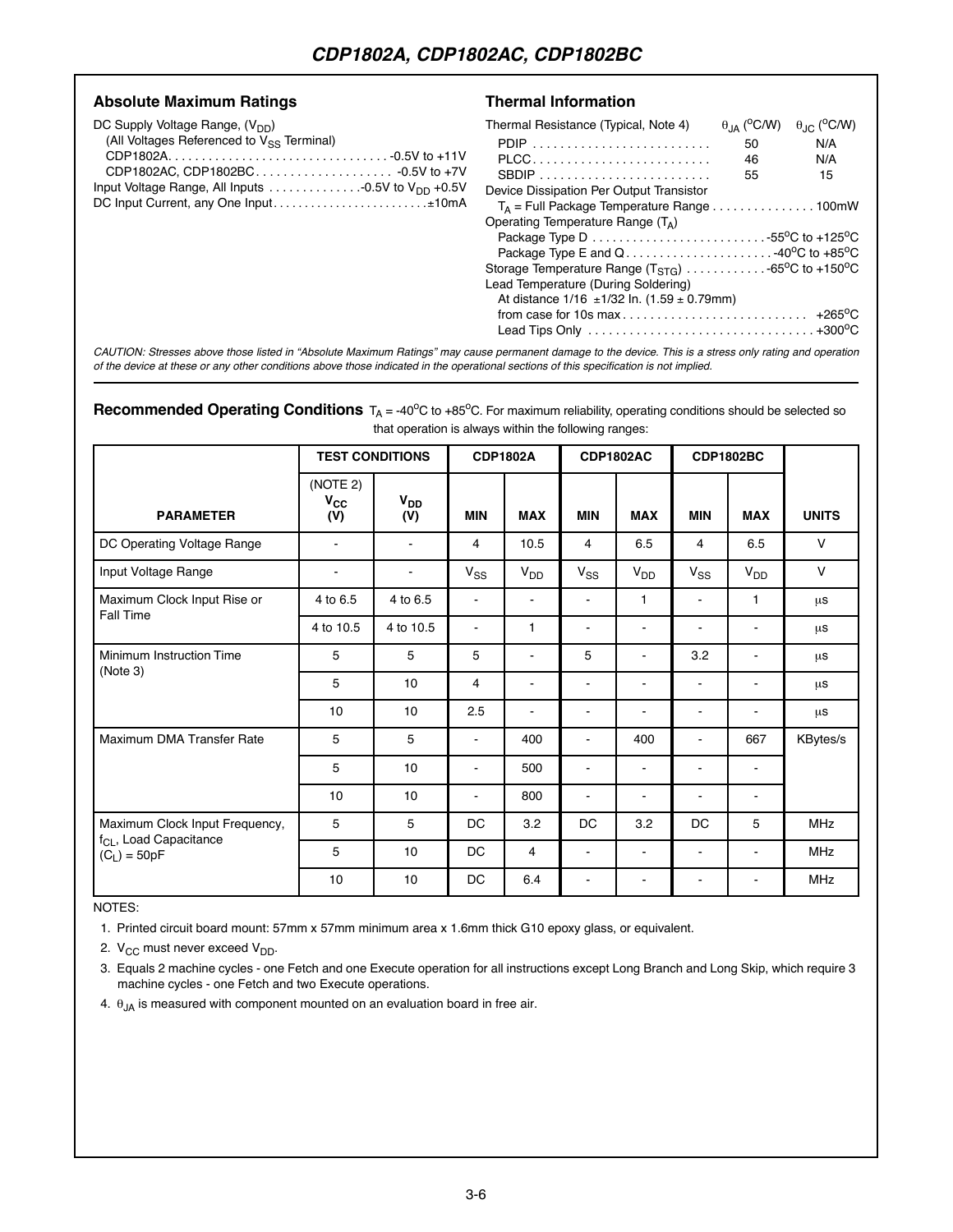|                                       |                                     | <b>TEST CONDITIONS</b>       |                          |                                    |                | <b>CDP1802A</b>        |                |                          | CDP1802AC,<br><b>CDP1802BC</b> |                |              |
|---------------------------------------|-------------------------------------|------------------------------|--------------------------|------------------------------------|----------------|------------------------|----------------|--------------------------|--------------------------------|----------------|--------------|
| <b>PARAMETER</b>                      | <b>SYMBOL</b>                       | <b>VOUT</b><br>(V)           | $V_{IN}$<br>(V)          | $V_{CC}$<br>V <sub>DD</sub><br>(V) | <b>MIN</b>     | (NOTE 1)<br><b>TYP</b> | <b>MAX</b>     | <b>MIN</b>               | (NOTE 1)<br><b>TYP</b>         | <b>MAX</b>     | <b>UNITS</b> |
| Quiescent Device Current              | $I_{DD}$                            | $\blacksquare$               | $\overline{a}$           | 5                                  | ä,             | 0.1                    | 50             | ä,                       | $\mathbf{1}$                   | 200            | μA           |
|                                       |                                     | ä,                           | ä,                       | 10                                 | ä,             | $\mathbf{1}$           | 200            | $\overline{\phantom{a}}$ | $\overline{a}$                 | $\mathbf{r}$   | $\mu$ A      |
| Output Low Drive (Sink)<br>Current    | $I_{OL}$                            | 0.4                          | 0, 5                     | 5                                  | 1.1            | 2.2                    | $\blacksquare$ | 1.1                      | 2.2                            | $\blacksquare$ | mA           |
| (Except XTAL)                         |                                     | 0.5                          | 0, 10                    | 10                                 | 2.2            | 4.4                    | $\blacksquare$ | ÷.                       | $\blacksquare$                 | $\blacksquare$ | mA           |
| <b>XTAL</b>                           |                                     | 0.4                          | 5                        | 5                                  | 170            | 350                    | L,             | 170                      | 350                            | $\blacksquare$ | μA           |
| Output High Drive (Source)<br>Current | $I_{OH}$                            | 4.6                          | 0, 5                     | 5                                  | $-0.27$        | $-0.55$                | $\blacksquare$ | $-0.27$                  | $-0.55$                        | $\blacksquare$ | mA           |
| (Except XTAL)                         |                                     | 9.5                          | 0, 10                    | 10                                 | $-0.55$        | $-1.1$                 | $\blacksquare$ | $\blacksquare$           | $\blacksquare$                 | $\blacksquare$ | mA           |
| <b>XTAL</b>                           |                                     | 4.6                          | $\mathsf{O}\xspace$      | 5                                  | $-125$         | $-250$                 | $\overline{a}$ | $-125$                   | $-250$                         | $\blacksquare$ | $\mu$ A      |
| Output Voltage                        |                                     | $\blacksquare$               | 0, 5                     | 5                                  | $\blacksquare$ | 0                      | 0.1            | $\blacksquare$           | $\pmb{0}$                      | 0.1            | $\vee$       |
| Low Level                             | $V_{OL}$                            | ä,                           | 0, 10                    | 10                                 | ä,             | 0                      | 0.1            | ä,                       | $\overline{\phantom{a}}$       | $\blacksquare$ | $\vee$       |
| Output Voltage                        |                                     | $\blacksquare$               | 0, 5                     | $\overline{5}$                     | 4.9            | 5                      | ä,             | 4.9                      | 5                              | $\blacksquare$ | $\vee$       |
| High Level                            | $V_{OH}$                            | $\blacksquare$               | 0, 10                    | 10                                 | 9.9            | 10                     | $\blacksquare$ | $\blacksquare$           | $\blacksquare$                 | $\blacksquare$ | $\vee$       |
| Input Low Voltage                     | $\mathsf{V}_{\mathsf{IL}}$          | 0.5, 4.5                     | $\frac{1}{2}$            | 5                                  | $\blacksquare$ | $\blacksquare$         | 1.5            | $\blacksquare$           | $\blacksquare$                 | 1.5            | $\vee$       |
|                                       |                                     | 0.5, 4.5                     | $\blacksquare$           | 5, 10                              | $\blacksquare$ | $\blacksquare$         | 1              | $\blacksquare$           | ä,                             | $\blacksquare$ | $\vee$       |
|                                       |                                     | 1, 9                         | $\blacksquare$           | 10                                 | $\blacksquare$ | $\blacksquare$         | 3              | $\overline{a}$           | $\blacksquare$                 | $\blacksquare$ | $\vee$       |
| Input High Voltage                    | V <sub>IH</sub>                     | 0.5, 4.5                     | $\blacksquare$           | 5                                  | 3.5            | $\blacksquare$         | $\blacksquare$ | 3.5                      | $\blacksquare$                 | $\blacksquare$ | $\vee$       |
|                                       |                                     | 0.5, 4.5                     | $\frac{1}{2}$            | 5, 10                              | $\overline{4}$ | $\blacksquare$         | $\blacksquare$ | $\blacksquare$           | $\blacksquare$                 | $\blacksquare$ | $\vee$       |
|                                       |                                     | 1, 9                         | $\blacksquare$           | 10                                 | $\overline{7}$ | $\blacksquare$         | $\blacksquare$ | ä,                       | $\blacksquare$                 | $\blacksquare$ | $\vee$       |
| <b>CLEAR</b> Input Voltage            | $V_H$                               | $\blacksquare$               | ÷                        | 5                                  | 0.4            | 0.5                    | $\blacksquare$ | 0.4                      | 0.5                            | $\blacksquare$ | $\vee$       |
| Schmitt Hysteresis                    |                                     | ٠                            | $\overline{\phantom{0}}$ | 5, 10                              | 0.3            | 0.4                    |                |                          | ۰                              |                | $\vee$       |
|                                       |                                     | $\blacksquare$               | ÷                        | 10                                 | 1.5            | 2                      | $\blacksquare$ | $\blacksquare$           | ÷,                             | $\blacksquare$ | $\vee$       |
| Input Leakage Current                 | $I_{IN}$                            | Any                          | 0, 5                     | 5                                  | $\blacksquare$ | $±10^{-4}$             | ±1             | ÷.                       | $\pm 10^{-4}$                  | ±1             | μA           |
|                                       |                                     | Input                        | 0, 10                    | 10                                 | $\blacksquare$ | $\pm 10^{-4}$          | ±1             | $\blacksquare$           | ÷,                             | $\blacksquare$ | μA           |
| Three-State Output Leakage            | $I_{OUT}$                           | 0, 5                         | 0, 5                     | 5                                  | $\blacksquare$ | $\pm 10^{-4}$          | ±1             | ÷.                       | $\pm 10^{-4}$                  | ±1             | μA           |
| Current                               |                                     | 0, 10                        | 0, 10                    | 10                                 | $\blacksquare$ | $±10^{-4}$             | ±1             | $\blacksquare$           | $\blacksquare$                 | ÷.             | μA           |
| <b>Operating Current</b>              |                                     |                              |                          |                                    |                |                        |                |                          |                                |                |              |
| CDP1802A, AC<br>at $f = 3.2$ MHz      | <b>I</b> <sub>DDI</sub><br>(Note 2) | $\blacksquare$               | $\blacksquare$           | 5                                  | $\blacksquare$ | 2                      | 4              | $\blacksquare$           | $\overline{\mathbf{c}}$        | 4              | mA           |
| CDP1802BC<br>at $f = 5.0$ MHz         |                                     | $\qquad \qquad \blacksquare$ | ٠                        | 5                                  | $\blacksquare$ | $\blacksquare$         | $\blacksquare$ | $\blacksquare$           | 3                              | 6              | mA           |
| Minimum Data Retention<br>Voltage     | <b>V<sub>DR</sub></b>               |                              | $V_{DD} = V_{DR}$        |                                    | $\blacksquare$ | $\overline{2}$         | 2.4            | $\blacksquare$           | $\mathbf{2}$                   | 2.4            | $\vee$       |
| Data Retention Current                | $I_{\text{DR}}$                     |                              | $V_{DD} = 2.4V$          |                                    | $\blacksquare$ | 0.05                   | $\blacksquare$ | $\blacksquare$           | 0.5                            | $\blacksquare$ | $\mu A$      |

**Static Electrical Specifications** at  $T_A = -40^\circ \text{C}$  to  $+85^\circ \text{C}$ . Except as Noted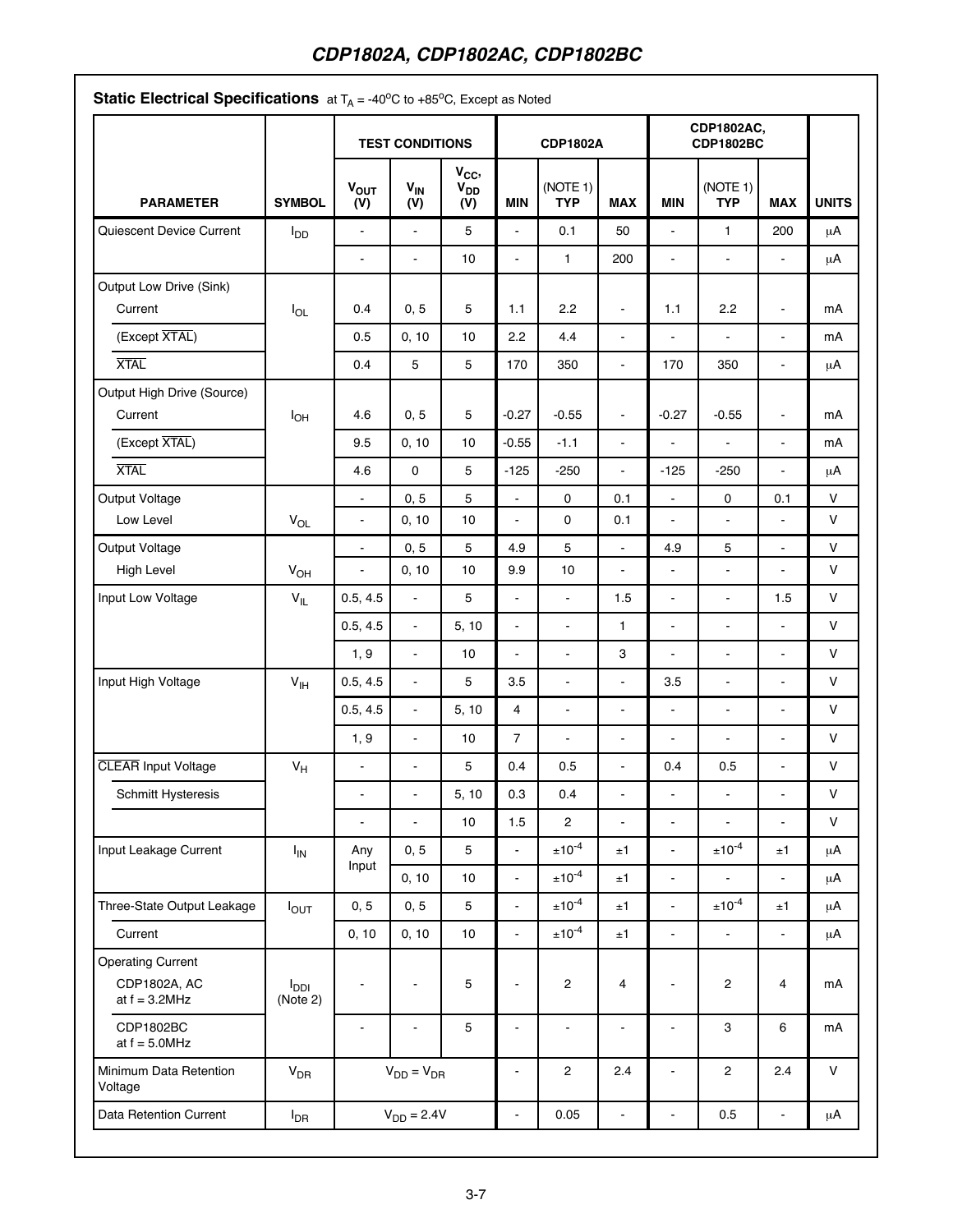| <b>Static Electrical Specifications</b> at $T_A = -40^{\circ}\text{C}$ to $+85^{\circ}\text{C}$ , Except as Noted (Continued) |                  |                        |                        |                                    |                 |                        |            |                                |                 |            |              |
|-------------------------------------------------------------------------------------------------------------------------------|------------------|------------------------|------------------------|------------------------------------|-----------------|------------------------|------------|--------------------------------|-----------------|------------|--------------|
|                                                                                                                               |                  | <b>TEST CONDITIONS</b> |                        |                                    | <b>CDP1802A</b> |                        |            | CDP1802AC,<br><b>CDP1802BC</b> |                 |            |              |
| <b>PARAMETER</b>                                                                                                              | <b>SYMBOL</b>    | <b>VOUT</b><br>(V)     | V <sub>IN</sub><br>(V) | $V_{CC}$<br>V <sub>DD</sub><br>(V) | MIN             | (NOTE 1)<br><b>TYP</b> | <b>MAX</b> | <b>MIN</b>                     | (NOTE 1)<br>TYP | <b>MAX</b> | <b>UNITS</b> |
| Input Capacitance                                                                                                             | $C_{IN}$         |                        |                        |                                    |                 | 5                      | 7.5        | $\overline{\phantom{0}}$       | 5               | 7.5        | pF           |
| <b>Output Capacitance</b>                                                                                                     | $C_{\text{OUT}}$ |                        |                        |                                    |                 | 10                     | 15         |                                | 10              | 15         | pF           |

NOTES:

1. Typical values are for  $T_A = +25^{\circ}C$  and nominal  $V_{DD}$ .

2. Idle "00" at M(0000),  $C_L = 50pF$ .

# **Dynamic Electrical Specifications**  $T_A = -40^{\circ}C$  to  $+85^{\circ}C$ ,  $C_L = 50pF$ ,  $V_{DD} = 5\%$ , Except as Noted

|                                        |                                     |                 | <b>TEST</b><br><b>CONDITIONS</b> | CDP1802A,              | <b>CDP1802AC</b> | <b>CDP1802BC</b>         |                |              |
|----------------------------------------|-------------------------------------|-----------------|----------------------------------|------------------------|------------------|--------------------------|----------------|--------------|
| <b>PARAMETER</b>                       | <b>SYMBOL</b>                       | $V_{CC} (V)$    | $V_{DD} (V)$                     | (NOTE 1)<br><b>TYP</b> | <b>MAX</b>       | (NOTE 1)<br><b>TYP</b>   | <b>MAX</b>     | <b>UNITS</b> |
| <b>PROPAGATION DELAY TIMES</b>         |                                     |                 |                                  |                        |                  |                          |                |              |
| Clock to TPA, TPB                      | t <sub>PLH</sub> , t <sub>PHL</sub> | $5\phantom{.0}$ | 5                                | 200                    | 300              | 200                      | 300            | ns           |
|                                        |                                     | 5               | 10                               | 150                    | 250              | ä,                       | $\sim$         | ns           |
|                                        |                                     | 10              | 10                               | 100                    | 150              | $\omega$                 | $\sim$         | ns           |
| Clock-to-Memory High-Address Byte      | t <sub>PLH</sub> , t <sub>PHL</sub> | 5               | 5                                | 600                    | 850              | 475                      | 525            | ns           |
|                                        |                                     | $5\phantom{.0}$ | 10                               | 400                    | 600              | $\omega$                 | $\mathbf{r}$   | ns           |
|                                        |                                     | $10$            | 10                               | 300                    | 400              | $\sim$                   | $\mathbb{Z}^2$ | ns           |
| Clock-to-Memory Low-Address Byte Valid | t <sub>PLH</sub> , t <sub>PHL</sub> | 5               | 5                                | 250                    | 350              | 175                      | 250            | ns           |
|                                        |                                     | 5               | 10                               | 150                    | 250              | $\blacksquare$           | $\omega$       | ns           |
|                                        |                                     | 10              | 10                               | 100                    | 150              | $\blacksquare$           | $\blacksquare$ | ns           |
| Clock to MRD                           | t <sub>PHL</sub>                    | 5               | 5                                | 200                    | 300              | 175                      | 275            | ns           |
|                                        |                                     | 5               | 10                               | 150                    | 250              | $\blacksquare$           | $\blacksquare$ | ns           |
|                                        |                                     | 10              | 10 <sup>1</sup>                  | 100                    | 150              | $\overline{\phantom{a}}$ | $\mathbf{r}$   | ns           |
| Clock to MRD                           | t <sub>PLH</sub>                    | $5\phantom{.0}$ | $5\phantom{.0}$                  | 200                    | 350              | 175                      | 275            | ns           |
|                                        |                                     | 5               | 10                               | 150                    | 290              | $\overline{\phantom{a}}$ | $\mathbf{r}$   | ns           |
|                                        |                                     | 10              | 10                               | 100                    | 175              | $\blacksquare$           | $\omega$       | ns           |
| Clock to MWR                           | t <sub>PLH</sub> , t <sub>PHL</sub> | 5               | 5                                | 200                    | 300              | 175                      | 225            | ns           |
|                                        |                                     | 5               | 10                               | 150                    | 250              | $\omega$                 | $\omega$       | ns           |
|                                        |                                     | 10              | 10                               | 100                    | 150              | $\omega$                 | $\omega$       | ns           |
| Clock to (CPU DATA to BUS) Valid       | t <sub>PLH</sub> , t <sub>PHL</sub> | 5               | $5\phantom{.0}$                  | 300                    | 450              | 250                      | 375            | ns           |
|                                        |                                     | $5\phantom{.0}$ | 10                               | 250                    | 350              | $\sim$                   | $\sim$         | ns           |
|                                        |                                     | 10              | 10                               | 100                    | 200              | $\blacksquare$           | $\blacksquare$ | ns           |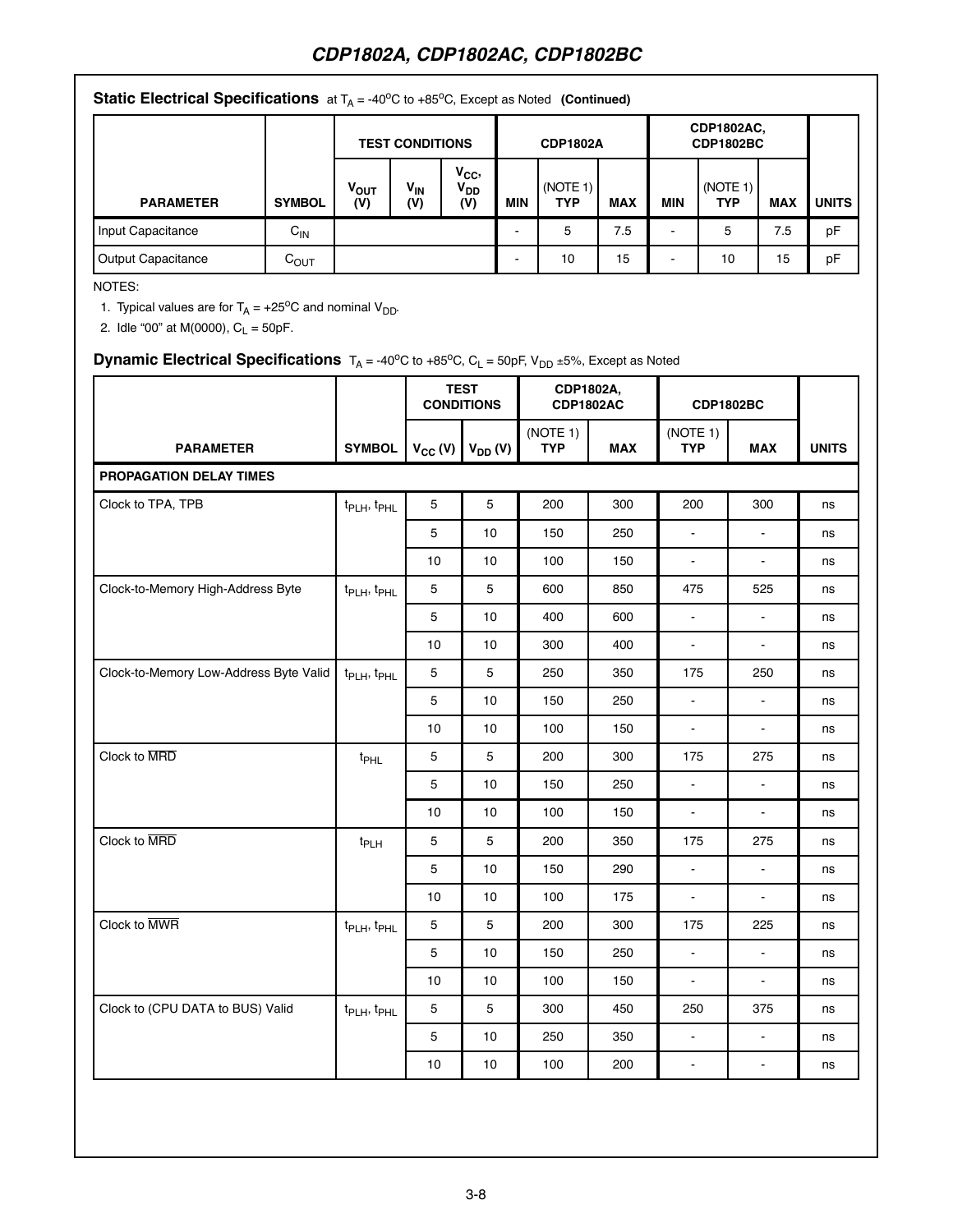|                               |                                     |              | <b>TEST</b><br><b>CONDITIONS</b> | CDP1802A,              | <b>CDP1802AC</b> | <b>CDP1802BC</b>       |                     |              |
|-------------------------------|-------------------------------------|--------------|----------------------------------|------------------------|------------------|------------------------|---------------------|--------------|
| <b>PARAMETER</b>              | <b>SYMBOL</b>                       | $V_{CC} (V)$ | $V_{DD} (V)$                     | (NOTE 1)<br><b>TYP</b> | <b>MAX</b>       | (NOTE 1)<br><b>TYP</b> | <b>MAX</b>          | <b>UNITS</b> |
| Clock to State Code           | t <sub>PLH</sub> , t <sub>PHL</sub> | 5            | 5                                | 300                    | 450              | 250                    | 400                 | ns           |
|                               |                                     | 5            | 10                               | 250                    | 350              | $\blacksquare$         | $\blacksquare$      | ns           |
|                               |                                     | 10           | 10                               | 150                    | 250              | $\blacksquare$         | $\blacksquare$      | ns           |
| Clock to Q                    | t <sub>PLH</sub> , t <sub>PHL</sub> | 5            | 5                                | 250                    | 400              | 200                    | 300                 | ns           |
|                               |                                     | 5            | 10                               | 150                    | 250              | $\blacksquare$         | $\blacksquare$      | ns           |
|                               |                                     | 10           | 10                               | 100                    | 150              | $\blacksquare$         | $\blacksquare$      | ns           |
| Clock to $N(0 - 2)$           | t <sub>PLH</sub> , t <sub>PHL</sub> | 5            | 5                                | 300                    | 550              | 275                    | 350                 | ns           |
|                               |                                     | 5            | 10                               | 200                    | 350              | $\blacksquare$         | $\blacksquare$      | ns           |
|                               |                                     | 10           | 10 <sub>1</sub>                  | 150                    | 250              | $\blacksquare$         | $\blacksquare$      | ns           |
| MINIMUM SET UP AND HOLD TIMES |                                     |              |                                  |                        |                  |                        |                     |              |
| Data Bus Input Set Up         | $t_{\text{SU}}$                     | $\mathbf 5$  | 5                                | $-20$                  | 25               | $-20$                  | 0                   | ns           |
|                               |                                     | $\mathbf 5$  | 10                               | 0                      | 50               | $\blacksquare$         | $\blacksquare$      | ns           |
|                               |                                     | 10           | 10                               | -10                    | 40               | $\blacksquare$         | $\blacksquare$      | ns           |
| Data Bus Input Hold           | $t_H$                               | 5            | 5                                | 150                    | 200              | 125                    | 150                 | ns           |
|                               | (Note 2)                            | $\mathbf 5$  | 10                               | 100                    | 125              | $\blacksquare$         | $\blacksquare$      | ns           |
|                               |                                     | 10           | 10                               | 75                     | 100              | $\blacksquare$         | $\blacksquare$      | ns           |
| DMA Set Up                    | $t_{\text{SU}}$                     | 5            | 5                                | 0                      | 30               | 0                      | 30                  | ns           |
|                               |                                     | 5            | 10 <sub>1</sub>                  | 0                      | 20               | $\Box$                 | $\blacksquare$      | ns           |
|                               |                                     | 10           | 10                               | 0                      | 10               | $\blacksquare$         | $\blacksquare$      | ns           |
| <b>DMA</b> Hold               | $t_H$                               | $\mathbf 5$  | 5                                | 150                    | 250              | 100                    | 150                 | ns           |
|                               | (Note 2)                            | 5            | 10 <sub>1</sub>                  | 100                    | 200              | $\blacksquare$         | $\sim$              | ns           |
|                               |                                     | 10           | 10                               | 75                     | 125              | $\blacksquare$         | ÷.                  | ns           |
| Interrupt Set Up              | $t_{\text{SU}}$                     | $\mathbf 5$  | $\mathbf 5$                      | $-75$                  | 0                | $-75$                  | $\mathsf{O}\xspace$ | ns           |
|                               |                                     | $\mathbf 5$  | 10                               | $-50$                  | 0                | $\frac{1}{\pi}$        | $\blacksquare$      | ns           |
|                               |                                     | 10           | 10                               | $-25$                  | $\mathsf 0$      | $\Box$                 | $\blacksquare$      | ns           |
| Interrupt Hold                | $t_H$                               | $\mathbf 5$  | 5                                | 100                    | 150              | 75                     | 125                 | ns           |
|                               | (Note 2)                            | $\mathbf 5$  | 10                               | 75                     | 100              | $\blacksquare$         | $\blacksquare$      | ns           |
|                               |                                     | 10           | 10                               | 50                     | 75               | $\blacksquare$         | $\blacksquare$      | ns           |
| WAIT Set Up                   | $t_{\text{SU}}$                     | 5            | 5                                | 10                     | 50               | 20                     | 40                  | ns           |
|                               |                                     | $\mathbf 5$  | 10                               | $-10$                  | 15               | $\blacksquare$         | $\blacksquare$      | ns           |
|                               |                                     | $10\,$       | $10$                             | $\mathbf 0$            | 25               | $\blacksquare$         | $\blacksquare$      | ns           |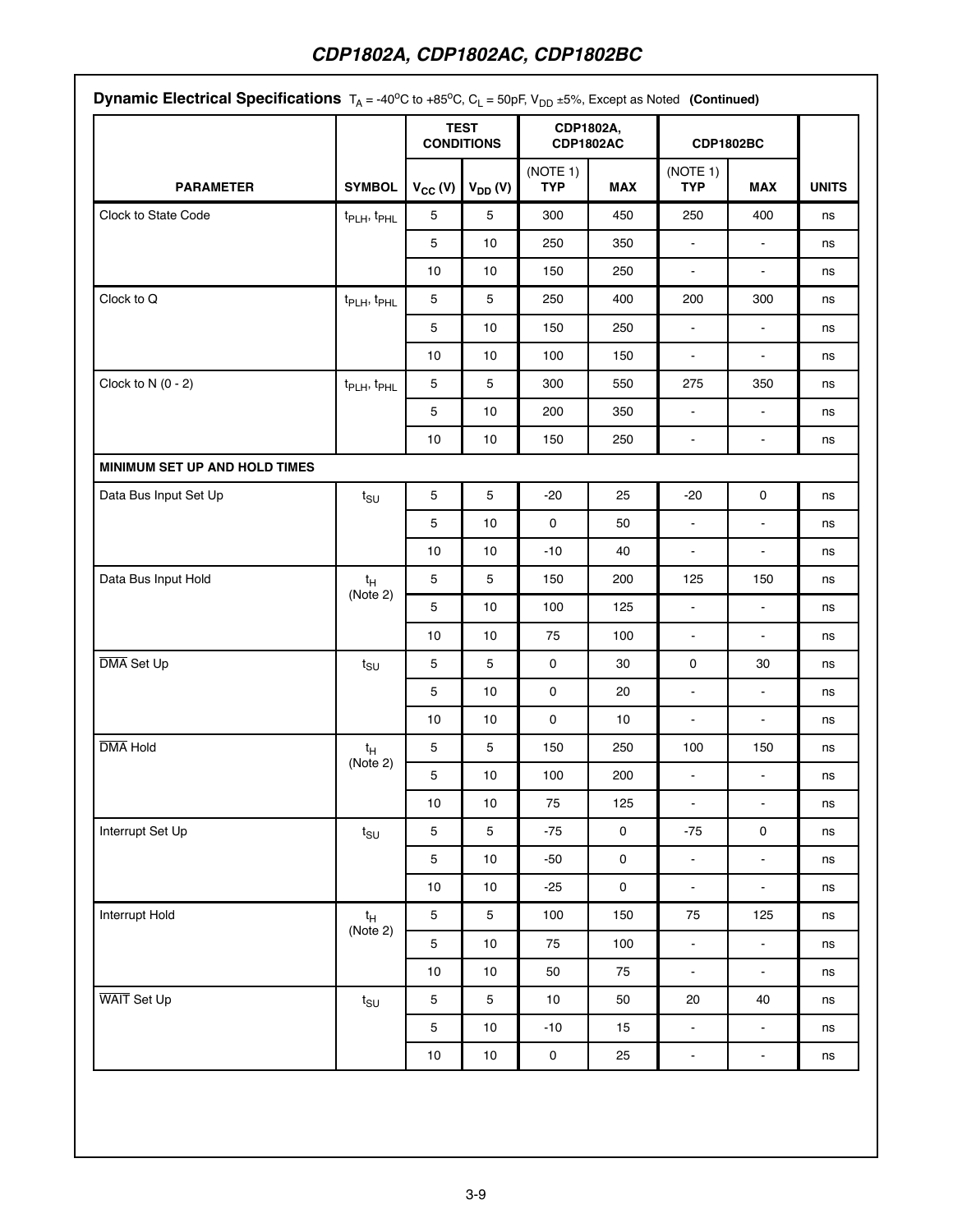| <b>Dynamic Electrical Specifications</b> $T_A = -40^{\circ}$ C to $+85^{\circ}$ C, C <sub>L</sub> = 50pF, V <sub>DD</sub> $\pm 5\%$ , Except as Noted (Continued) |                               |              |                                  |                               |            |                        |                |              |  |
|-------------------------------------------------------------------------------------------------------------------------------------------------------------------|-------------------------------|--------------|----------------------------------|-------------------------------|------------|------------------------|----------------|--------------|--|
|                                                                                                                                                                   |                               |              | <b>TEST</b><br><b>CONDITIONS</b> | CDP1802A,<br><b>CDP1802AC</b> |            | <b>CDP1802BC</b>       |                |              |  |
| <b>PARAMETER</b>                                                                                                                                                  | <b>SYMBOL</b>                 | $V_{CC} (V)$ | $V_{DD} (V)$                     | (NOTE 1)<br><b>TYP</b>        | <b>MAX</b> | (NOTE 1)<br><b>TYP</b> | <b>MAX</b>     | <b>UNITS</b> |  |
| EF1-4 Set Up                                                                                                                                                      | $t_{\scriptstyle\text{SU}}$   | 5            | 5                                | -30                           | 20         | -30                    | $\Omega$       | ns           |  |
|                                                                                                                                                                   |                               | 5            | 10                               | $-20$                         | 30         | $\blacksquare$         | $\blacksquare$ | ns           |  |
|                                                                                                                                                                   |                               | 10           | 10                               | $-10$                         | 40         |                        | $\blacksquare$ | ns           |  |
| EF1-4 Hold                                                                                                                                                        | $t_H$                         | 5            | 5                                | 150                           | 200        | 100                    | 150            | ns           |  |
|                                                                                                                                                                   | (Note 2)                      | 5            | 10                               | 100                           | 150        |                        |                | ns           |  |
|                                                                                                                                                                   |                               | 10           | 10                               | 75                            | 100        | $\blacksquare$         |                | ns           |  |
| Minimum Pulse Width Times                                                                                                                                         |                               |              |                                  |                               |            |                        |                |              |  |
| <b>CLEAR Pulse Width</b>                                                                                                                                          | $t_{\mathsf{WL}}$<br>(Note 2) | 5            | 5                                | 150                           | 300        | 100                    | 150            | ns           |  |
|                                                                                                                                                                   |                               | 5            | 10                               | 100                           | 200        | $\sim$                 |                | ns           |  |
|                                                                                                                                                                   |                               | 10           | 10 <sup>10</sup>                 | 75                            | 150        | $\blacksquare$         |                | ns           |  |
| <b>CLOCK Pulse Width</b>                                                                                                                                          | $t_{WL}$                      | 5            | 5                                | 125                           | 150        | 90                     | 100            | ns           |  |
|                                                                                                                                                                   |                               | 5            | 10 <sup>1</sup>                  | 100                           | 125        |                        |                | ns           |  |
|                                                                                                                                                                   |                               | 10           | 10                               | 60                            | 75         |                        |                | ns           |  |

# NOTES:

1. Typical values are for  $T_A = +25^{\circ}C$  and nominal  $V_{DD}$ .

2. Maximum limits of minimum characteristics are the values above which all devices function.

# **Timing Specifications** as a function of  $T(T = 1/f_{CLOCK})$  at  $T_A = -40$  to  $+85^{\circ}$ C, Except as Noted

|                                                     |                             | <b>TEST CONDITIONS</b> |              | CDP1802A,<br><b>CDP1802AC</b> |                        |                          | <b>CDP1802BC</b>       |              |
|-----------------------------------------------------|-----------------------------|------------------------|--------------|-------------------------------|------------------------|--------------------------|------------------------|--------------|
| <b>PARAMETERS</b>                                   | <b>SYMBOL</b>               | $V_{CC} (V)$           | $V_{DD} (V)$ | <b>MIN</b>                    | (NOTE 1)<br><b>TYP</b> | <b>MIN</b>               | (NOTE 1)<br><b>TYP</b> | <b>UNITS</b> |
| High-Order Memory-Address Byte                      | $t_{\scriptstyle\text{SU}}$ | 5                      | 5            | 2T-550                        | 2T-400                 | 2T-325                   | 2T-275                 | ns           |
| Set Up to TPA $\rightarrow$ Time                    |                             | 5                      | 10           | 2T-350                        | 2T250                  | $\blacksquare$           | $\sim$                 | ns           |
|                                                     |                             | 10                     | 10           | 2T-250                        | 2T-200                 | $\blacksquare$           | $\blacksquare$         | ns           |
| High-Order Memory-Address Byte                      | $t_H$                       | 5                      | 5            | $t/2 - 25$                    | $T/2-15$               | $T/2 - 25$               | $T/2 - 15$             | ns           |
| Hold After TPA Time                                 |                             | 5                      | 10           | $T/2 - 35$                    | $T/2 - 25$             | $\blacksquare$           |                        | ns           |
|                                                     |                             | 10                     | 10           | $T/2 - 10$                    | $T/2 - +0$             | $\blacksquare$           | ٠                      | ns           |
| Low-Order Memory-Address Byte<br>Hold After WR Time | $t_H$                       | 5                      | 5            | $T-30$                        | $T+0$                  | $T-30$                   | $T+0$                  | ns           |
|                                                     |                             | 5                      | 10           | $T-20$                        | $T+0$                  | $\blacksquare$           | $\blacksquare$         | ns           |
|                                                     |                             | 10                     | 10           | $T-10$                        | $T+0$                  | $\overline{\phantom{0}}$ | $\blacksquare$         | ns           |
| CPU Data to Bus Hold After WR                       | $t_H$                       | 5                      | 5            | $T-200$                       | $T-150$                | $T-175$                  | $T-125$                | ns           |
| Time                                                |                             | 5                      | 10           | $T-150$                       | $T-100$                | $\blacksquare$           | $\blacksquare$         | ns           |
|                                                     |                             | 10                     | 10           | $T-100$                       | $T-50$                 | $\blacksquare$           | $\blacksquare$         | ns           |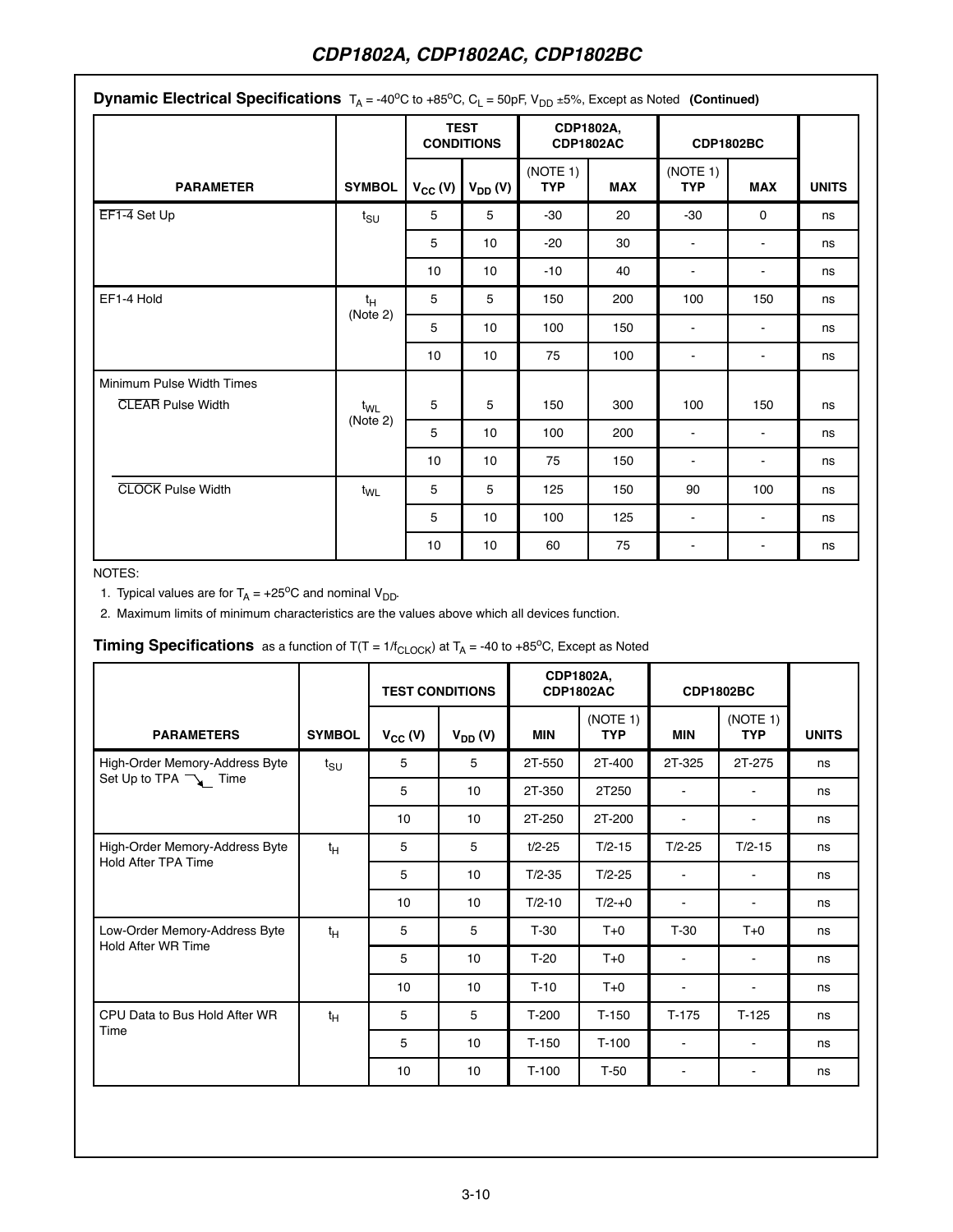|                                                         | <b>Timing Specifications</b> as a function of $T(T = 1/f_{\text{CLOCK}})$ at $T_A = -40$ to +85 <sup>o</sup> C, Except as Noted |              |                        |                               |                        |                  |                        |              |  |  |  |  |
|---------------------------------------------------------|---------------------------------------------------------------------------------------------------------------------------------|--------------|------------------------|-------------------------------|------------------------|------------------|------------------------|--------------|--|--|--|--|
|                                                         |                                                                                                                                 |              | <b>TEST CONDITIONS</b> | CDP1802A,<br><b>CDP1802AC</b> |                        | <b>CDP1802BC</b> |                        |              |  |  |  |  |
| <b>PARAMETERS</b>                                       | <b>SYMBOL</b>                                                                                                                   | $V_{CC} (V)$ | $V_{DD} (V)$           | MIN                           | (NOTE 1)<br><b>TYP</b> | MIN              | (NOTE 1)<br><b>TYP</b> | <b>UNITS</b> |  |  |  |  |
| <b>Required Memory Access Time</b>                      | $t_{\rm ACC}$                                                                                                                   | 5            | 5                      | 5T-375                        | 5T-250                 | 5T-225           | 5T-175                 | ns           |  |  |  |  |
| Address to Data                                         |                                                                                                                                 | 5            | 10                     | 5T-250                        | 5T-150                 |                  |                        | ns           |  |  |  |  |
|                                                         |                                                                                                                                 | 10           | 10                     | 5T-190                        | 5T-100                 |                  |                        | ns           |  |  |  |  |
| $\overline{\text{MRD}}$ to TPA $\overline{\phantom{a}}$ | $t_{\scriptstyle\text{SU}}$                                                                                                     | 5            | 5                      | $T/2 - 25$                    | $T/2 - 18$             | $T/2 - 20$       | $T/2 - 15$             | ns           |  |  |  |  |
|                                                         |                                                                                                                                 | 5            | 10                     | $T/2 - 20$                    | $T/2 - 15$             |                  |                        | ns           |  |  |  |  |
|                                                         |                                                                                                                                 | 10           | 10                     | $T/2 - 15$                    | $T/2 - 10$             | ۰                | $\blacksquare$         | ns           |  |  |  |  |

NOTE:

1. Typical values are for  $T_A = +25$ <sup>o</sup>C and nominal  $V_{DD}$ .

# **Timing Waveforms**

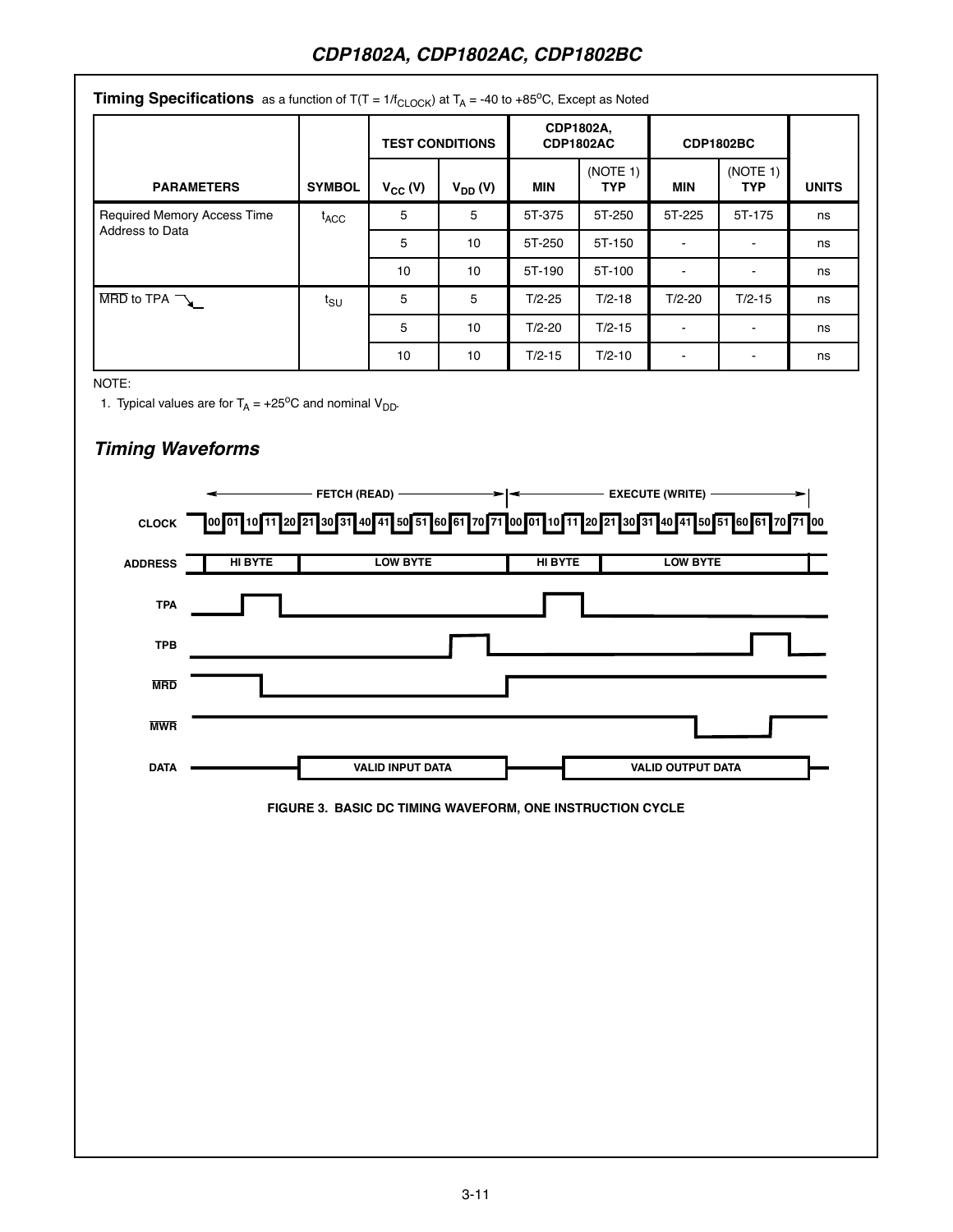

- 1. This timing diagram is used to show signal relationships only and does not represent any specific machine cycle.
- 2. All measurements are referenced to 50% point of the waveforms.
- 3. Shaded areas indicate "Don't Care" or undefined state. Multiple transitions may occur during this period.

**FIGURE 4. TIMING WAVEFORM**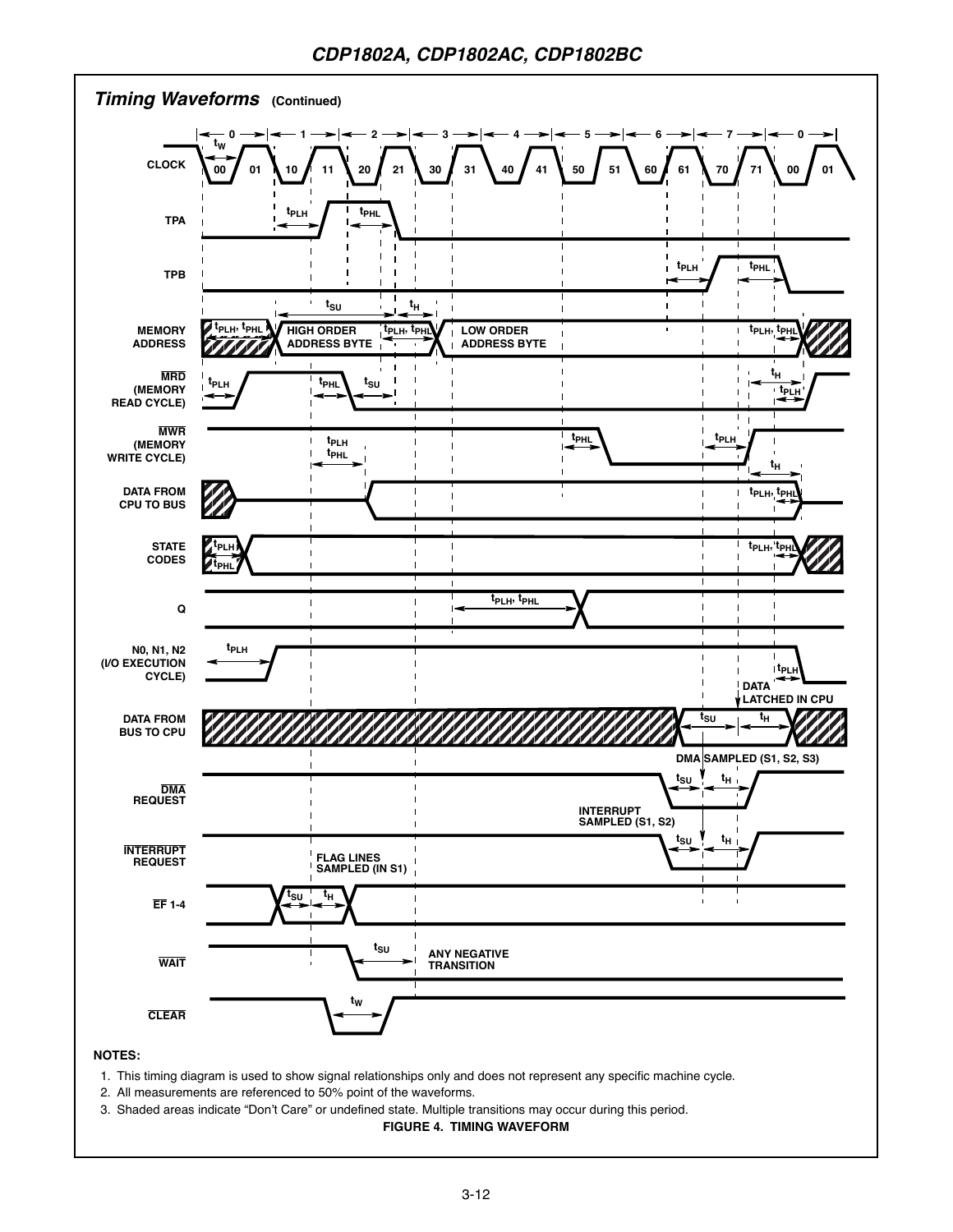|                                       |                                       | <b>Machine Cycle Timing Waveforms</b> (Propagation Delays Not Shown)             |                                   |                               |
|---------------------------------------|---------------------------------------|----------------------------------------------------------------------------------|-----------------------------------|-------------------------------|
| 0<br><b>CLOCK</b>                     | $\mathbf{1}$<br>2<br>4<br>5<br>6<br>7 | 2<br>3<br>6<br>0<br>1<br>4<br>5                                                  | 7<br>1.<br>$\mathbf{2}$<br>3<br>0 | 4<br>5<br>6                   |
| <b>TPA</b>                            |                                       |                                                                                  |                                   |                               |
| <b>TPB</b>                            |                                       |                                                                                  |                                   |                               |
| <b>MACHINE</b><br><b>CYCLE</b>        | <b>CYCLE</b> n                        | $CYCLE (n + 1)$                                                                  |                                   | $CYCLE (n + 2)$               |
| МA                                    | <b>HIGH ADD</b><br><b>LOW ADDRESS</b> | <b>HIGH ADD</b><br><b>LOW ADDRESS</b>                                            | <b>HIGH ADD</b>                   | <b>LOW ADDRESS</b>            |
|                                       |                                       | <b>FIGURE 5. GENERAL TIMING WAVEFORMS</b>                                        |                                   |                               |
|                                       |                                       |                                                                                  |                                   |                               |
| <b>INSTRUCTION</b>                    | FETCH (S0)                            | <b>EXECUTE (S1)</b>                                                              | FETCH (S0)                        | <b>EXECUTE</b>                |
|                                       |                                       | — MEMORY READ CYCLE ——>   ——  NON MEMORY CYCLE —— >   ——  MEMORY READ CYCLE —— > |                                   |                               |
| <b>MRD</b>                            |                                       |                                                                                  |                                   |                               |
| <b>MWR (HIGH)</b>                     |                                       |                                                                                  |                                   |                               |
| <b>MEMORY</b><br><b>OUTPUT</b>        |                                       | 77777777777777777                                                                |                                   |                               |
|                                       | <b>ALLOWABLE MEMORY ACCESS</b>        | - VALID OUTPUT                                                                   |                                   | <b>VALID</b><br><b>OUTPUT</b> |
|                                       |                                       | "DON'T CARE" OR INTERNAL DELAYS                                                  | <b>HIGH IMPEDANCE STATE</b>       |                               |
|                                       |                                       | FIGURE 6. NON-MEMORY CYCLE TIMING WAVEFORMS                                      |                                   |                               |
|                                       |                                       |                                                                                  |                                   |                               |
|                                       |                                       |                                                                                  |                                   |                               |
| <b>INSTRUCTION</b>                    | FETCH (S0)                            | <b>EXECUTE (S1)</b>                                                              | FETCH (S0)                        | <b>EXECUTE</b>                |
|                                       |                                       | — MEMORY READ CYCLE ——> │—— MEMORY WRITE CYCLE—— > │—— MEMORY READ CYCLE —— >    |                                   |                               |
| <b>MRD</b>                            |                                       |                                                                                  |                                   |                               |
| <b>MWR</b>                            |                                       |                                                                                  |                                   |                               |
|                                       |                                       |                                                                                  |                                   |                               |
| <b>MEMORY</b>                         |                                       | <u> Villian millian</u>                                                          |                                   |                               |
| OUTPUT <b>L</b>                       | <b>ALLOWABLE MEMORY ACCESS</b>        | VALID OUTPUT                                                                     |                                   | <b>VALID</b><br><b>OUTPUT</b> |
| <b>CPU OUTPUT</b><br><b>TO MEMORY</b> | <b>OFF</b>                            | <b>VALID DATA</b>                                                                | <b>OFF</b>                        | <b>VALID</b>                  |
|                                       |                                       | "DON'T CARE" OR INTERNAL DELAYS                                                  | <b>HIGH IMPEDANCE STATE</b>       |                               |
|                                       |                                       | <b>FIGURE 7. MEMORY WRITE CYCLE TIMING WAVEFORMS</b>                             |                                   |                               |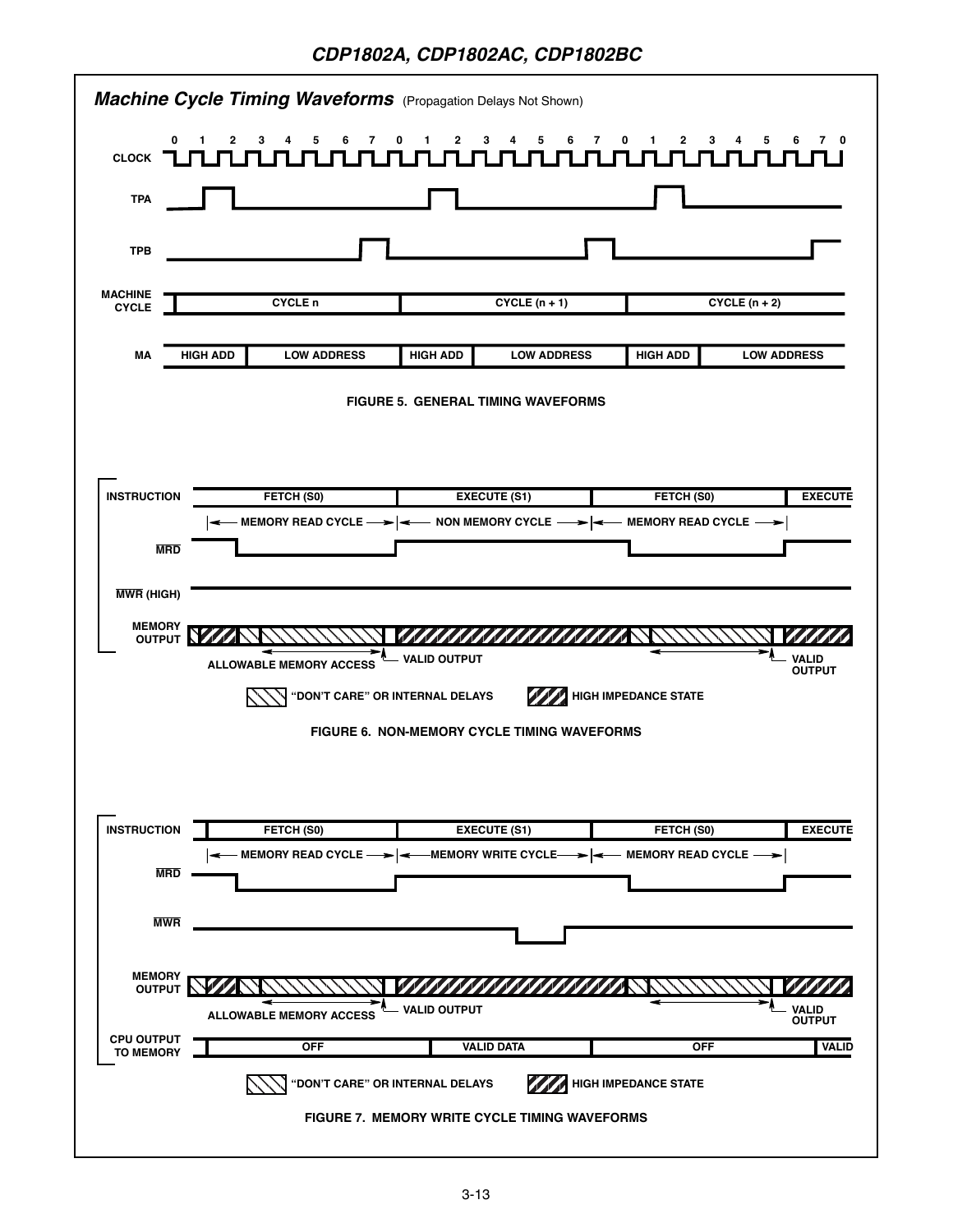|                                | <b>Machine Cycle Timing Waveforms</b> (Propagation Delays Not Shown) (Continued) |                                                                                 |                               |                               |
|--------------------------------|----------------------------------------------------------------------------------|---------------------------------------------------------------------------------|-------------------------------|-------------------------------|
| <b>INSTRUCTION</b>             | FETCH (S0)                                                                       | <b>EXECUTE (S1)</b>                                                             | FETCH (S0)                    | <b>EXECUTE</b>                |
|                                |                                                                                  | ← MEMORY READ CYCLE — > │ ← MEMORY READ CYCLE — > │ ← MEMORY READ CYCLE — > │   |                               |                               |
| <b>MRD</b>                     |                                                                                  |                                                                                 |                               |                               |
|                                |                                                                                  |                                                                                 |                               |                               |
| <b>MWR (HIGH)</b>              |                                                                                  |                                                                                 |                               |                               |
|                                |                                                                                  |                                                                                 |                               |                               |
| <b>MEMORY</b><br>OUTPUT NE     |                                                                                  |                                                                                 |                               |                               |
|                                | ALLOWABLE MEMORY ACCESS <sup>A</sup> VALID OUTPUT                                |                                                                                 | <b>VALID</b><br><b>OUTPUT</b> | <b>VALID</b><br><b>OUTPUT</b> |
|                                | "DON'T CARE" OR INTERNAL DELAYS                                                  |                                                                                 | <b>HIGH IMPEDANCE STATE</b>   |                               |
|                                |                                                                                  | <b>FIGURE 8. MEMORY READ CYCLE TIMING WAVEFORMS</b>                             |                               |                               |
|                                |                                                                                  |                                                                                 |                               |                               |
|                                |                                                                                  |                                                                                 |                               |                               |
|                                |                                                                                  |                                                                                 |                               |                               |
|                                |                                                                                  |                                                                                 |                               |                               |
| <b>INSTRUCTION</b>             | FETCH (S0)                                                                       | <b>EXECUTE (S1)</b>                                                             | <b>EXECUTE (S1)</b>           | FETCH (S0)                    |
|                                |                                                                                  | — MEMORY READ CYCLE — >   < — MEMORY READ CYCLE — >   < — MEMORY READ CYCLE — > |                               |                               |
| <b>MRD</b>                     |                                                                                  |                                                                                 |                               |                               |
|                                |                                                                                  |                                                                                 |                               |                               |
| <b>MWR (HIGH)</b>              |                                                                                  |                                                                                 |                               |                               |
| <b>MEMORY</b><br><b>OUTPUT</b> |                                                                                  |                                                                                 |                               |                               |
|                                | <b>ALLOWABLE MEMORY ACCESS</b>                                                   | - VALID OUTPUT                                                                  | - VALID OUTPUT                | VALID<br><b>OUTPUT</b>        |
|                                | <b>WALK ON THE CARE" OR INTERNAL DELAYS</b>                                      |                                                                                 | <b>WARNER IMPEDANCE STATE</b> |                               |
|                                |                                                                                  | FIGURE 9. LONG BRANCH OR LONG SKIP CYCLE TIMING WAVEFORMS                       |                               |                               |
|                                |                                                                                  |                                                                                 |                               |                               |
|                                |                                                                                  |                                                                                 |                               |                               |
|                                |                                                                                  |                                                                                 |                               |                               |
|                                |                                                                                  |                                                                                 |                               |                               |
|                                |                                                                                  |                                                                                 |                               |                               |
|                                |                                                                                  |                                                                                 |                               |                               |
|                                |                                                                                  |                                                                                 |                               |                               |
|                                |                                                                                  |                                                                                 |                               |                               |
|                                |                                                                                  |                                                                                 |                               |                               |
|                                |                                                                                  |                                                                                 |                               |                               |
|                                |                                                                                  |                                                                                 |                               |                               |
|                                |                                                                                  |                                                                                 |                               |                               |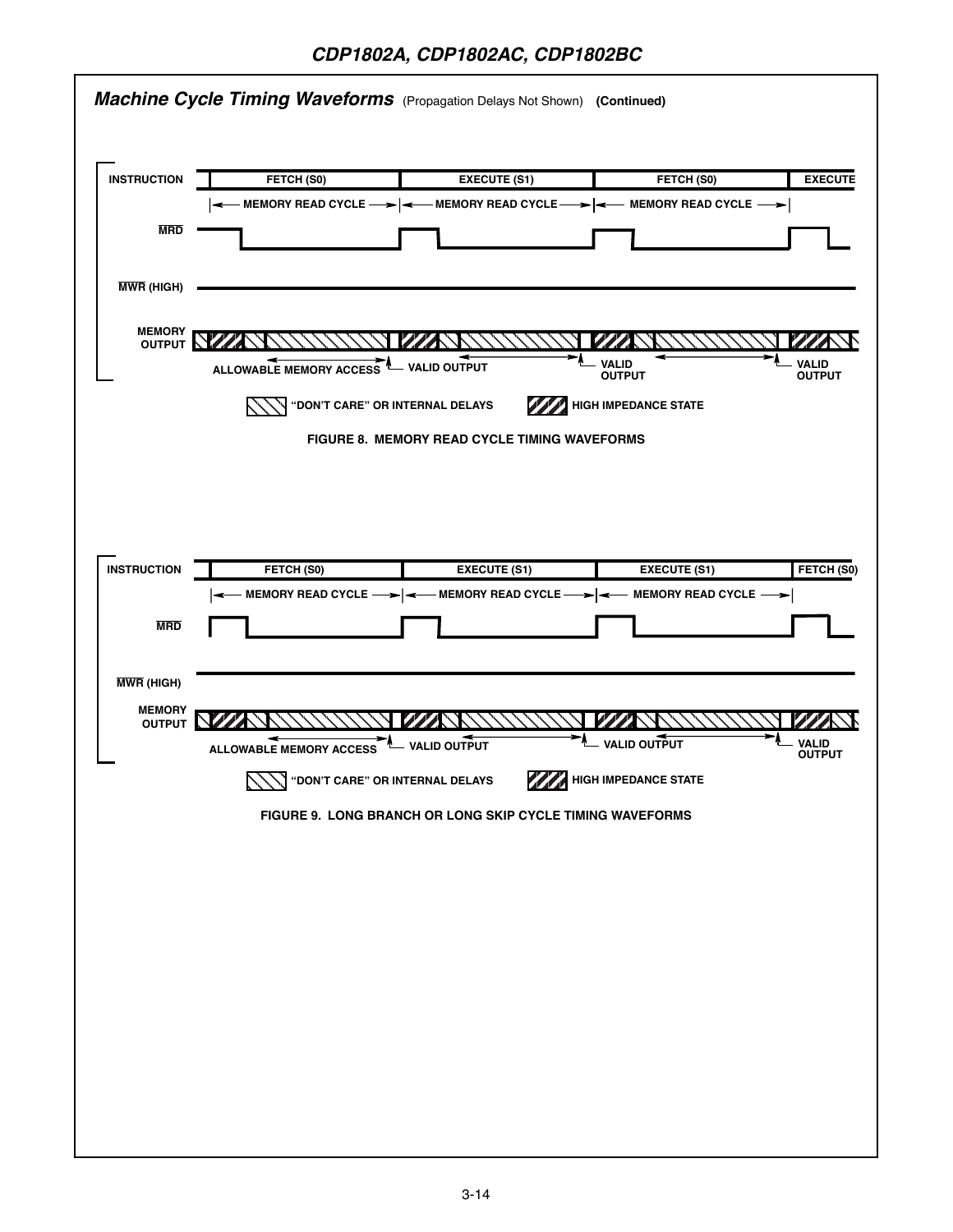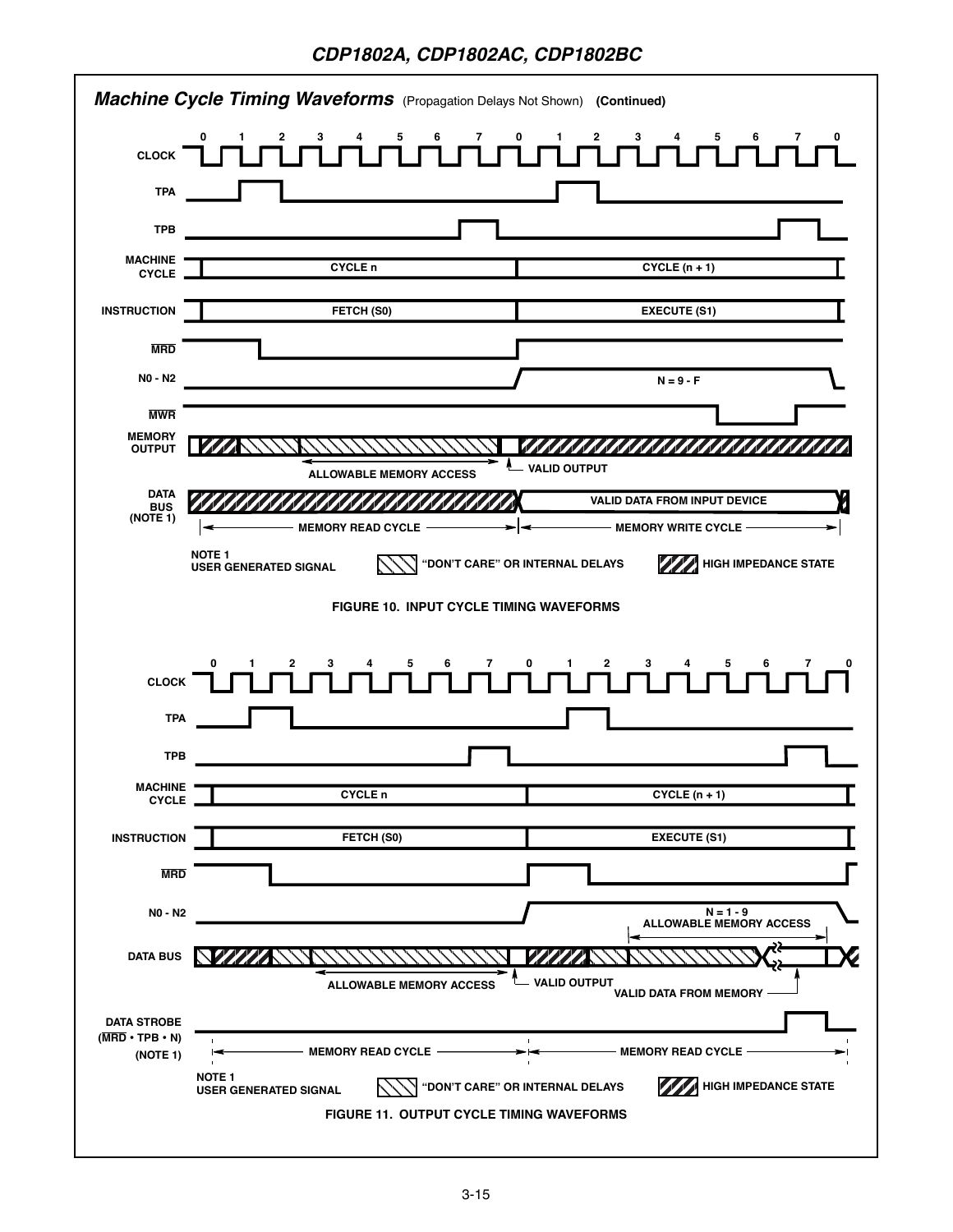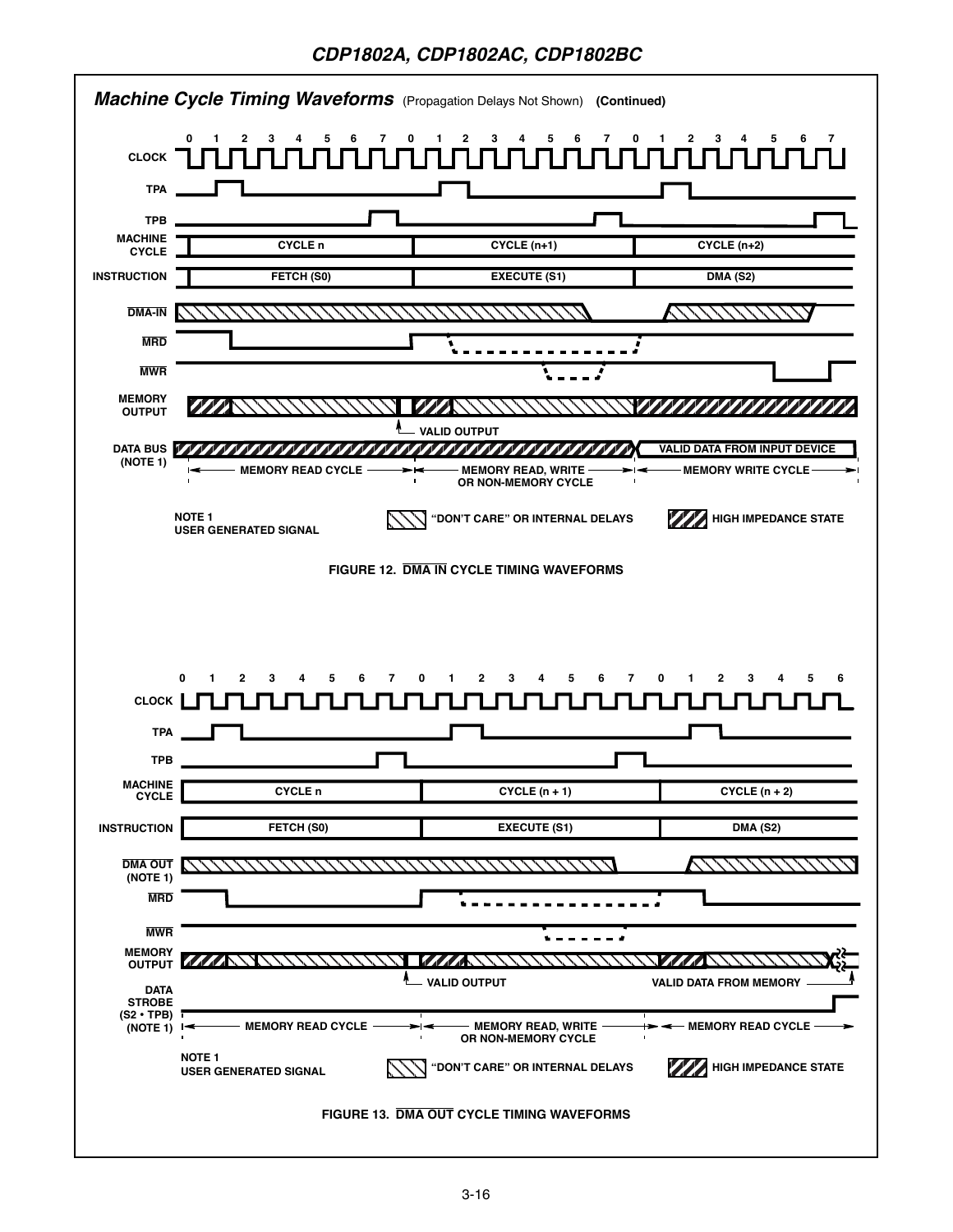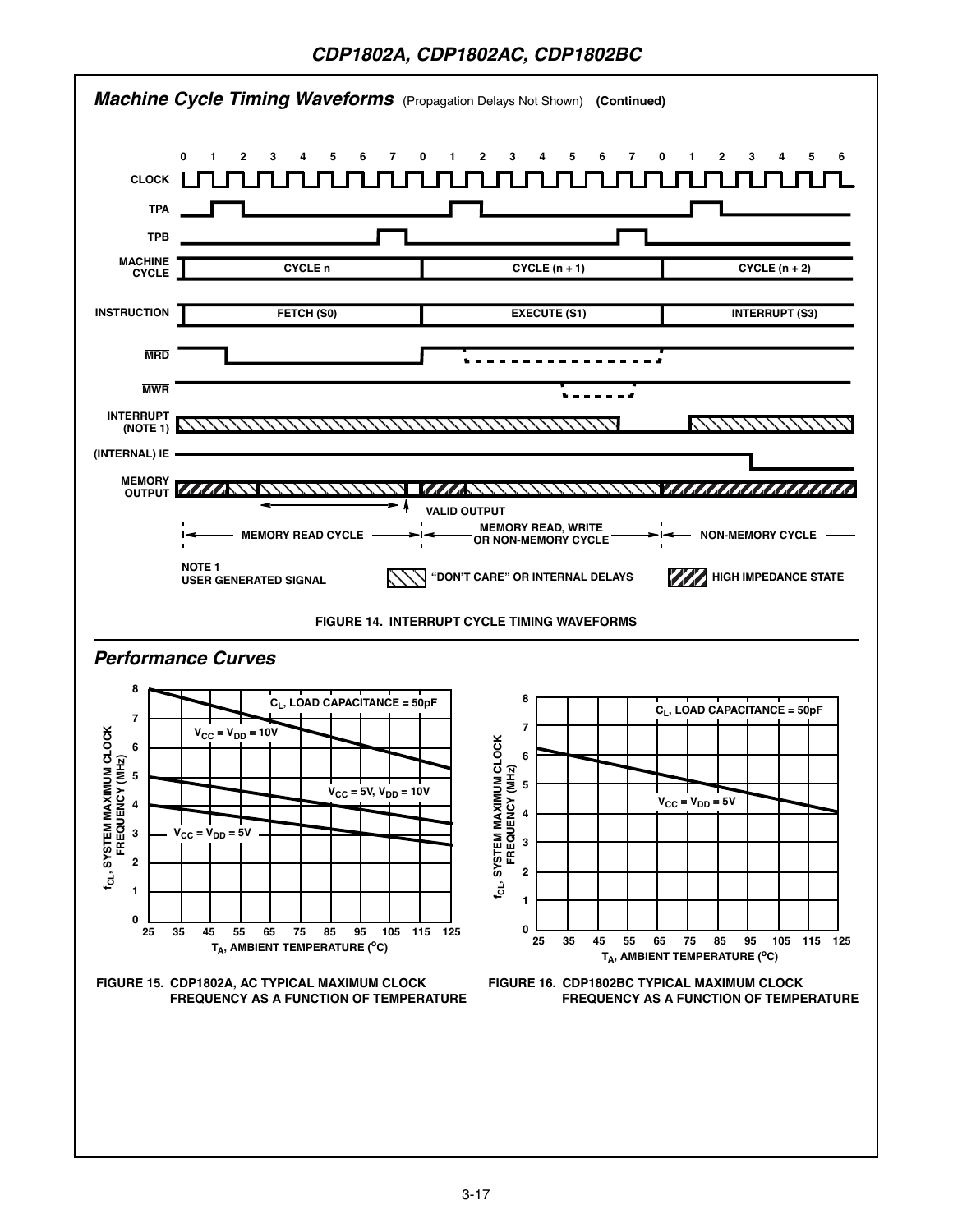#### **Performance Curves (Continued)**















**FIGURE 18. CDP1802A, AC MINIMUM OUTPUT HIGH (SOURCE) CURRENT CHARACTERISTICS**



**FIGURE 20. CDP1802BC MINIMUM OUTPUT HIGH (SOURCE) CURRENT CHARACTERISTICS**



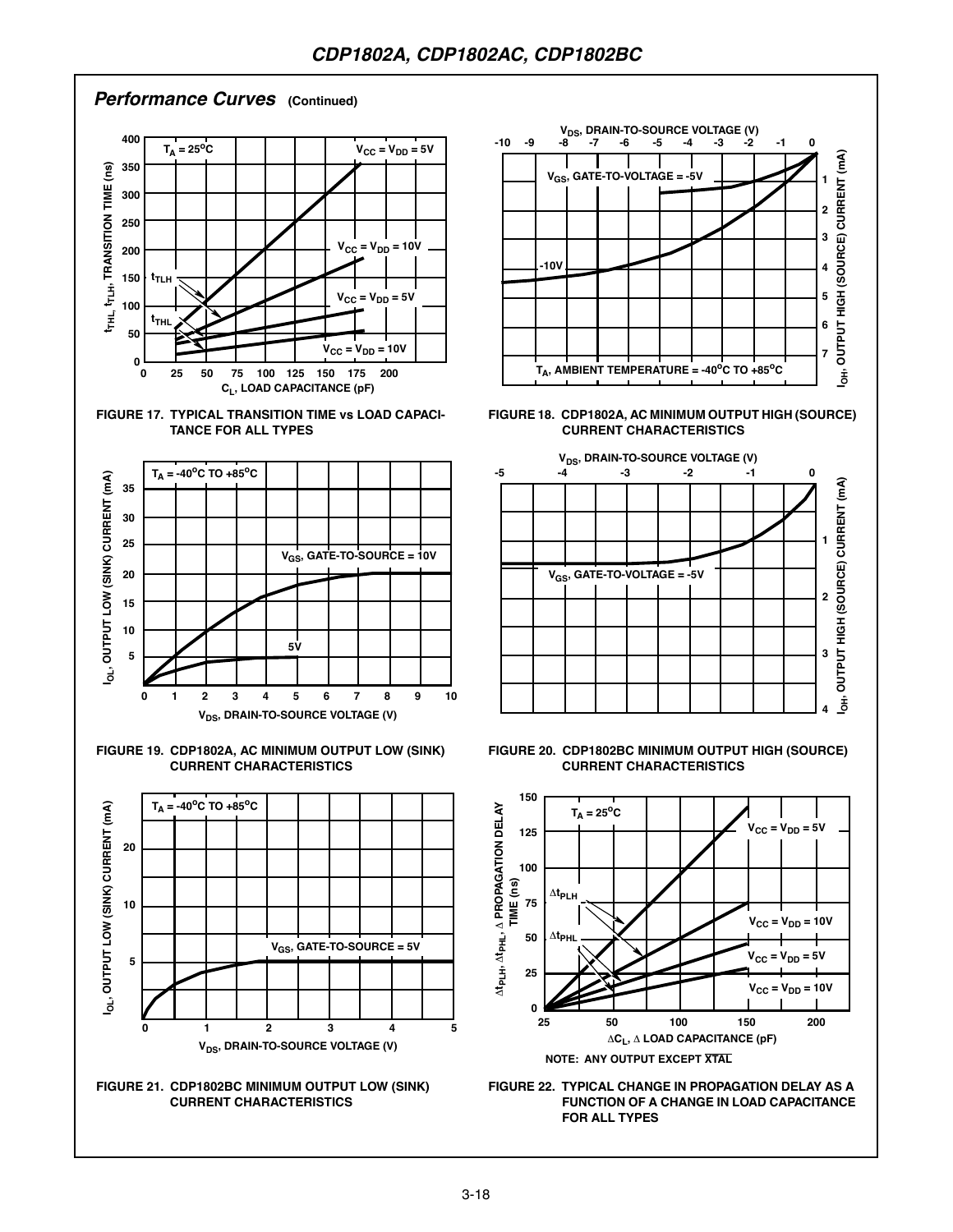### **Performance Curves (Continued)**



NOTE: IDLE = "00" AT M(0000), BRANCH = "3707" AT M(8107), CL = 50pF

**FIGURE 23. TYPICAL POWER DISSIPATION AS A FUNCTION OF CLOCK FREQUENCY FOR BRANCH INSTRUCTION AND IDLE INSTRUCTION FOR ALL TYPES**

# **Signal Descriptions**

#### **Bus 0 to Bus 7 (Data Bus)**

8-bit bidirectional DATA BUS lines. These lines are used for transferring data between the memory, the microprocessor, and I/O devices.

#### **N0 to N2 (I/O Control Lines)**

Activated by an I/O instruction to signal the I/O control logic of a data transfer between memory and I/O interface. These lines can be used to issue command codes or device selection codes to the I/O devices (independently or combined with the memory byte on the data bus when an I/O instruction is being executed). The N bits are low at all times except when an I/O instruction is being executed. During this time their state is the same as the corresponding bits in the N register.

The direction of data flow is defined in the I/O instruction by bit N3 (internally) and is indicated by the level of the MRD signal.

 $\overline{\text{MRD}} = V_{CC}$ : Data from I/O to CPU and Memory

 $\overline{\text{MRD}} = V_{SS}$ : Data from Memory to I/O

### **EF1 to EF4 (4 Flags)**

These inputs enable the I/O controllers to transfer status information to the processor. The levels can be tested by the conditional branch instructions. They can be used in conjunction with the INTERRUPT request line to establish interrupt priorities. These flags can also be used by I/O devices to "call the attention" of the processor, in which case the program must routinely test the status of these flag(s). The flag(s) are sampled at the beginning of every S1 cycle.

#### **INTERRUPT, DMA-lN, DMA-OUT (3 I/O Requests)**

These inputs are sampled by the CPU during the interval between the leading edge of TPB and the leading edge of TPA.

**Interrupt Action** - X and P are stored in T after executing current instruction; designator X is set to 2; designator P is set to 1; interrupt enable is reset to 0 (inhibit); and instruction execution is resumed. The interrupt action requires one machine cycle (S3).

**DMA Action** - Finish executing current instruction; R(0) points to memory area for data transfer; data is loaded into or read out of memory; and increment R(0).

NOTE: In the event of concurrent DMA and Interrupt requests, DMA-lN has priority followed by DMA-OUT and then Interrupt.

#### **SC0, SC1, (2 State Code Lines)**

These outputs indicate that the CPU is: 1) fetching an instruction, or 2) executing an instruction, or 3) processing a DMA request, or 4) acknowledging an interrupt request. The levels of state code are tabulated below. All states are valid at TPA.  $H = V_{CC}$ ,  $L = V_{SS}$ .

|                   | <b>STATE CODE LINES</b> |                 |  |  |  |  |
|-------------------|-------------------------|-----------------|--|--|--|--|
| <b>STATE TYPE</b> | SC <sub>1</sub>         | SC <sub>0</sub> |  |  |  |  |
| S0 (Fetch)        |                         |                 |  |  |  |  |
| S1 (Execute)      |                         |                 |  |  |  |  |
| S2 (DMA)          |                         |                 |  |  |  |  |
| S3 (Interrupt)    |                         |                 |  |  |  |  |

#### **TPA, TPB (2 Timing Pulses)**

Positive pulses that occur once in each machine cycle (TPB follows TPA). They are used by I/O controllers to interpret codes and to time interaction with the data bus. The trailing edge of TPA is used by the memory system to latch the higher-order byte of the 16-bit memory address. TPA is suppressed in IDLE when the CPU is in the load mode.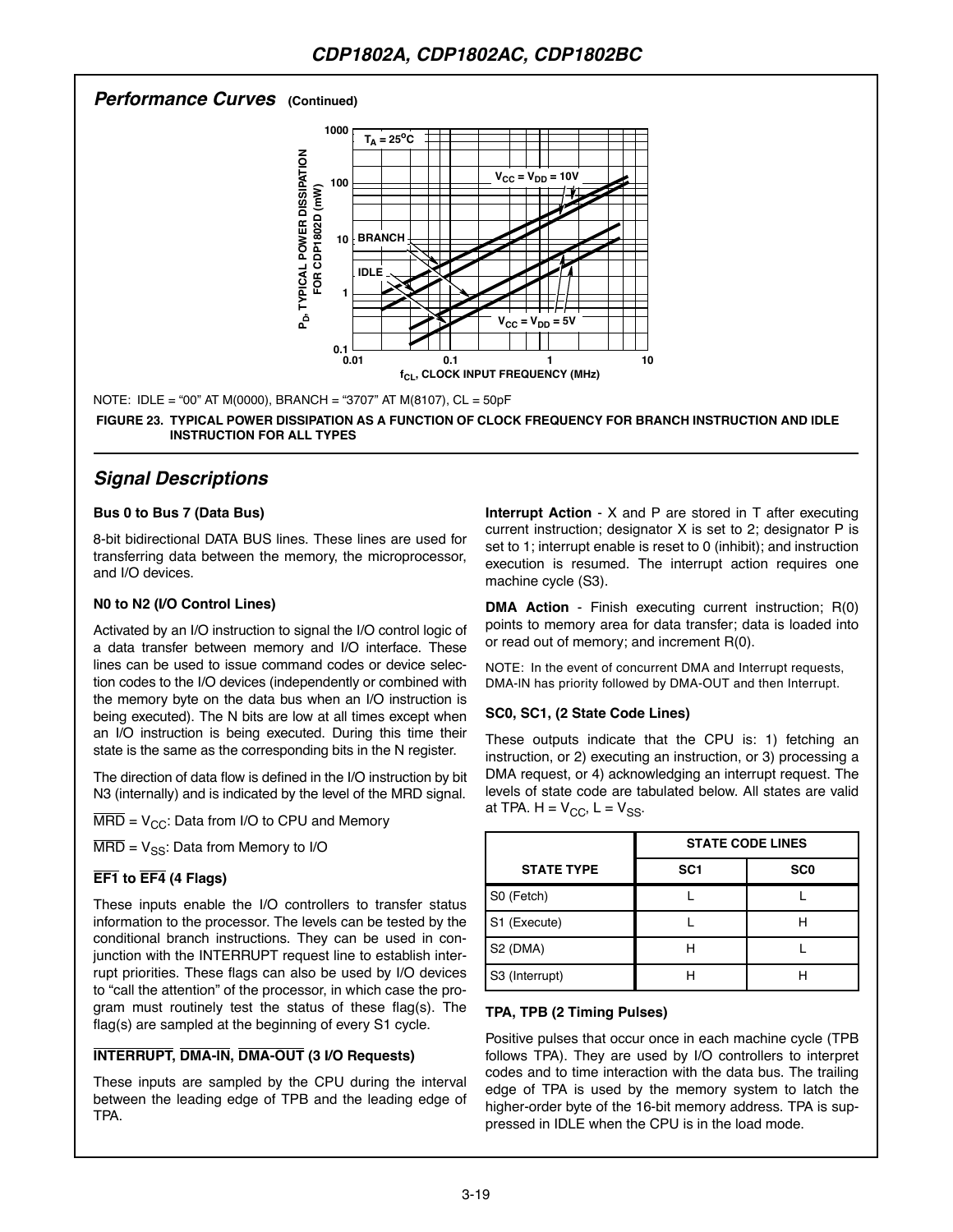#### **MA0 to MA7 (8 Memory Address Lines)**

In each cycle, the higher-order byte of a 16-bit CPU memory address appears on the memory address lines MA0-7 first. Those bits required by the memory system can be strobed into external address latches by timing pulse TPA. The low order byte of the 16-bit address appears on the address lines after the termination of TPA. Latching of all 8 higher-order address bits would permit a memory system of 64K bytes.

#### **MWR (Write Pulse)**

A negative pulse appearing in a memory-write cycle, after the address lines have stabilized.

#### **MRD (Read Level)**

A low level on MRD indicates a memory read cycle. It can be used to control three-state outputs from the addressed memory which may have a common data input and output bus. If a memory does not have a three-state high-impedance output, MRD is useful for driving memory/bus separator gates. It is also used to indicate the direction of data transfer during an I/O instruction. For additional information see Table 1.

#### **Q**

Single bit output from the CPU which can be set or reset under program control. During SEQ or REQ instruction execution, Q is set or reset between the trailing edge of TPA and the leading edge of TPB.

#### **CLOCK**

Input for externally generated single-phase clock. The clock is counted down internally to 8 clock pulses per machine cycle.

### **XTAL**

Connection to be used with clock input terminal, for an external crystal, if the on-chip oscillator is utilized. The crystal is connected between terminals 1 and 39 (CLOCK and XTAL) in parallel with a resistance (10MΩ typ). Frequency trimming capacitors may be required at terminals 1 and 39. For additional information, see Application Note AN6565.

### **WAIT, CLEAR (2 Control Lines)**

Provide four control modes as listed in the following truth table:

| <b>CLEAR</b> | <b>WAIT</b>  | <b>MODE</b>  |  |  |
|--------------|--------------|--------------|--|--|
|              |              | <b>LOAD</b>  |  |  |
|              | <b>RESET</b> |              |  |  |
|              |              | <b>PAUSE</b> |  |  |
|              |              | <b>RUN</b>   |  |  |

### **V<sub>DD</sub>, V<sub>SS</sub>, V<sub>CC</sub> (Power Levels)**

The internal voltage supply  $V_{DD}$  is isolated from the Input/Output voltage supply  $V_{CC}$  so that the processor may operate at maximum speed while interfacing with peripheral devices operating at lower voltage.  $V_{CC}$  must be less than or equal to  $V_{DD}$ . All outputs swing from  $V_{SS}$  to  $V_{CC}$ . The recommended input voltage swing is  $V_{SS}$  to  $V_{CC}$ .

# **Architecture**

The CPU block diagram is shown in Figure 2. The principal feature of this system is a register array (R) consisting of sixteen 16-bit scratchpad registers. Individual registers in the array (R) are designated (selected) by a 4-bit binary code from one of the 4-bit registers labeled N, P and X. The contents of any register can be directed to any one of the following three paths:

- 1. The external memory (multiplexed, higher-order byte first, on to 8 memory address lines).
- 2. The D register (either of the two bytes can be gated to D).
- 3. The increment/decrement circuit where it is increased or decreased by one and stored back in the selected 16-bit register.

The three paths, depending on the nature of the instruction, may operate independently or in various combinations in the same machine cycle.

With two exceptions, CPU instruction consists of two 8 clock-pulse machine cycles. The first cycle is the fetch cycle, and the second - and third if necessary - are execute cycles. During the fetch cycle the four bits in the P designator select one of the 16 registers R(P) as the current program counter. The selected register R(P) contains the address of the memory location from which the instruction is to be fetched. When the instruction is read out from the memory, the higher order 4 bits of the instruction byte are loaded into the register and the lower order 4 bits into the N register. The content of the program counter is automatically incremented by one so that R(P) is now "pointing" to the next byte in the memory.

The X designator selects one of the 16 registers R(X) to "point" to the memory for an operand (or data) in certain ALU or I/O operations.

The N designator can perform the following five functions depending on the type of instruction fetched:

- 1. Designate one of the 16 registers in R to be acted upon during register operations.
- 2. Indicate to the I/O devices a command code or device selection code for peripherals.
- 3. Indicate the specific operation to be executed during the ALU instructions, types of test to be performed during the Branch instruction, or the specific operation required in a class of miscellaneous instructions (70 - 73 and 78 - 7B).
- 4. Indicate the value to be loaded into P to designate a new register to be used as the program counter R(P).
- 5. Indicate the value to be loaded into X to designate a new register to be used as data pointer R(X).

The registers in R can be assigned by a programmer in three different ways: as program counters, as data pointers, or as scratchpad locations (data registers) to hold two bytes of data.

#### **Program Counters**

Any register can be the main program counter; the address of the selected register is held in the P designator. Other reg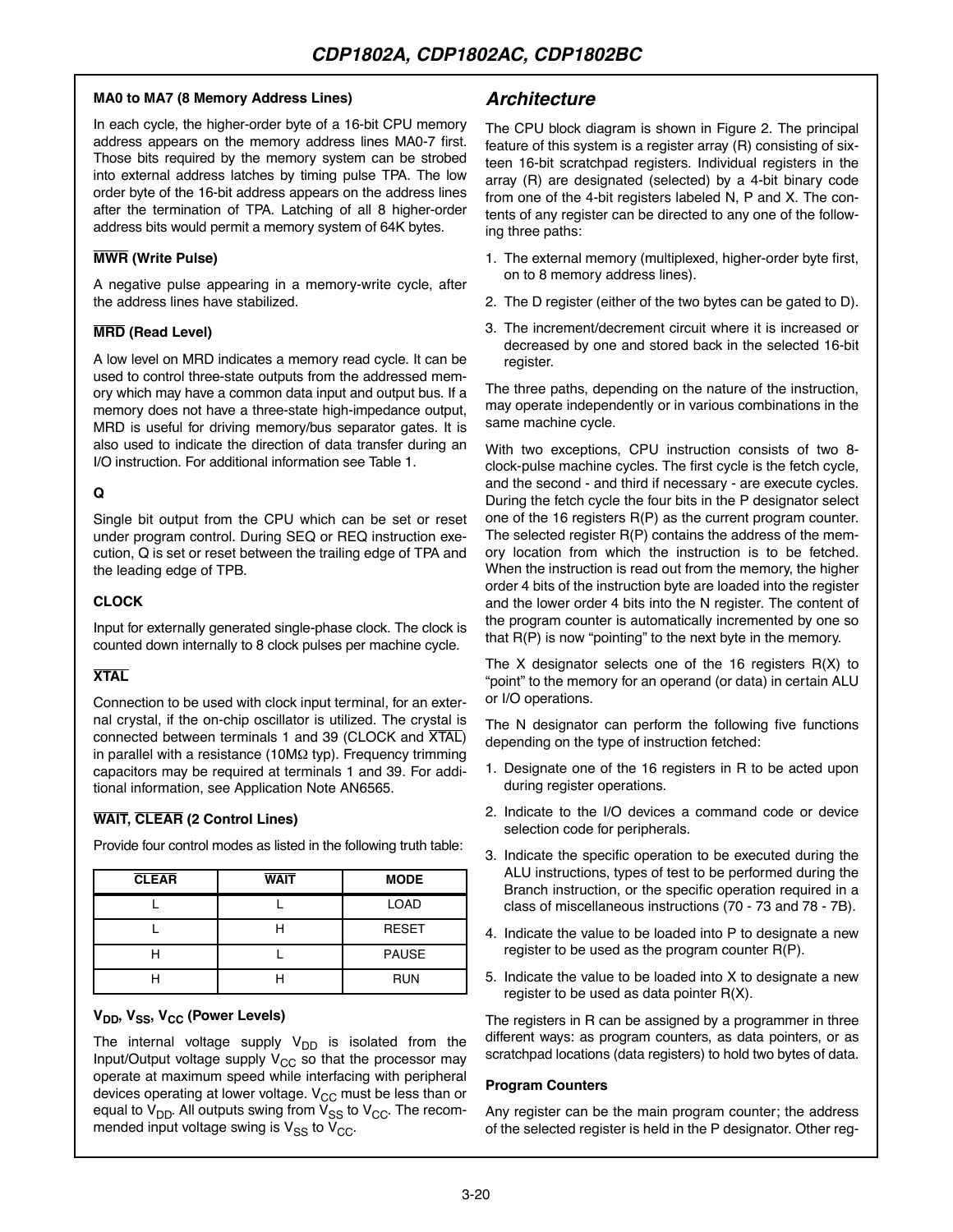isters in R can be used as subroutine program counters. By single instruction the contents of the P register can be changed to effect a "call" to a subroutine. When interrupts are being serviced, register R(1) is used as the program counter for the user's interrupt servicing routine. After reset, and during a DMA operation, R(0) is used as the program counter. At all other times the register designated as program counter is at the discretion of the user.

#### **Data Pointers**

The registers in R may be used as data pointers to indicate a location in memory. The register designated by X (i.e., R(X)) points to memory for the following instructions (see Table 1).

- 1. ALU operations F1 F5, F7, 74, 75, 77
- 2. Output instructions 61 through 67
- 3. Input instructions 69 through 6F
- 4. Certain miscellaneous instructions 70 73, 78, 60, F0

The register designated by N (i.e., R(N)) points to memory for the "load D from memory" instructions 0N and 4N and the "Store D" instruction 5N. The register designated by P (i.e., the program counter) is used as the data pointer for ALU instructions F8 - FD, FF, 7C, 7D, 7F. During these instruction executions, the operation is referred to as "data immediate".

Another important use of R as a data pointer supports the built-in Direct-Memory-Access (DMA) function. When a DMA-ln or DMA-Out request is received, one machine cycle is "stolen". This operation occurs at the end of the execute machine cycle in the current instruction. Register R(0) is always used as the data pointer during the DMA operation. The data is read from (DMA-Out) or written into (DMA-ln) the memory location pointed to by the R(0) register. At the end of the transfer, R(0) is incremented by one so that the processor is ready to act upon the next DMA byte transfer request. This feature in the 1800-series architecture saves a substantial amount of logic when fast exchanges of blocks of data are required, such as with magnetic discs or during CRT-display-refresh cycles.

#### **Data Registers**

When registers in R are used to store bytes of data, four instructions are provided which allow D to receive from or write into either the higher-order or lower-order byte portions of the register designated by N. By this mechanism (together with loading by data immediate) program pointer and data pointer designations are initialized. Also, this technique allows scratchpad registers in R to be used to hold general data. By employing increment or decrement instructions, such registers may be used as loop counters.

#### **The Q Flip-Flop**

An internal flip-flop, Q, can be set or reset by instruction and can be sensed by conditional branch instructions. The output of Q is also available as a microprocessor output.

#### **Interrupt Servicing**

Register R(1) is always used as the program counter whenever interrupt servicing is initiated. When an interrupt request occurs and the interrupt is allowed by the program (again, nothing takes place until the completion of the current instruction), the contents of the X and P registers are stored in the temporary register T, and X and P are set to new values; hex digit 2 in X and hex digit 1 in P. Interrupt Enable is automatically deactivated to inhibit further interrupts. The user's interrupt routine is now in control; the contents of T may be saved by means of a single instruction (78) in the memory location pointed to by  $R(X)$ . At the conclusion of the interrupt, the user's routine may restore the pre-interrupted value of X and P with a single instruction (70 or 71). The Interrupt Enable flip-flop can be activated to permit further interrupts or can be disabled to prevent them.

#### **CPU Register Summary**

| D  | 8 Bits  | Data Register (Accumulator)                       |
|----|---------|---------------------------------------------------|
| DF | 1-Bit   | Data Flag (ALU Carry)                             |
| В  | 8 Bits  | <b>Auxiliary Holding Register</b>                 |
| R  | 16 Bits | 1 of 16 Scratchpad Registers                      |
| P  | 4 Bits  | Designates which register is Program Counter      |
| X. | 4 Bits  | Designates which register is Data Pointer         |
| N  | 4 Bits  | Holds Low-Order Instruction Digit                 |
| L  | 4 Bits  | Holds High-Order Instruction Digit                |
| T  | 8 Bits  | Holds old X, P after Interrupt (X is high nibble) |
| ΙE | 1-Bit   | Interrupt Enable                                  |
| Q  | 1-Bit   | Output Flip-Flop                                  |

#### **CDP1802 Control Modes**

The WAIT and CLEAR lines provide four control modes as listed in the following truth table:

| <b>CLEAR</b> | <b>WAIT</b> | <b>MODE</b>  |
|--------------|-------------|--------------|
|              |             | <b>LOAD</b>  |
|              |             | <b>RESET</b> |
|              |             | <b>PAUSE</b> |
|              |             | <b>RUN</b>   |

The function of the modes are defined as follows:

#### **Load**

Holds the CPU in the IDLE execution state and allows an I/O device to load the memory without the need for a "bootstrap" loader. It modifies the IDLE condition so that DMA-lN operation does not force execution of the next instruction.

#### **Reset**

Registers l, N, Q are reset, lE is set and 0's (VSS) are placed on the data bus. TPA and TPB are suppressed while reset is held and the CPU is placed in S1. The first machine cycle after termination of reset is an initialization cycle which requires 9 clock pulses. During this cycle the CPU remains in S1 and register X, P, and R(0) are reset. Interrupt and DMA servicing are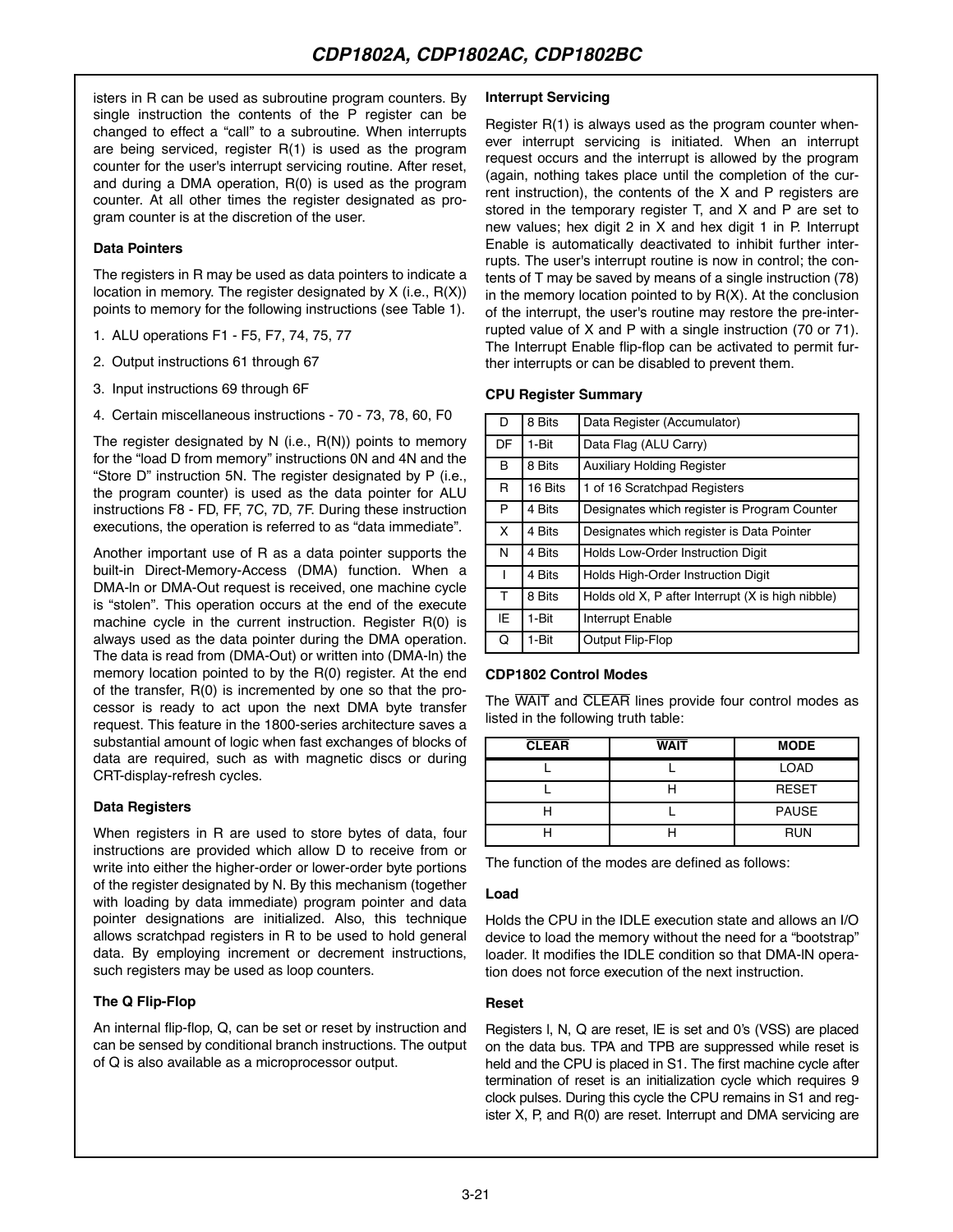suppressed during the initialization cycle. The next cycle is an S0, S1, or an S2 but never an S3. With the use of a 71 instruction followed by 00 at memory locations 0000 and 0001, this feature may be used to reset IE, so as to preclude interrupts until ready for them. Power-up reset can be realized by connecting an RC network directly to the CLEAR pin, since it has a Schmitt triggered input, see Figure 24.



**FIGURE 24. RESET DIAGRAM**

#### **Pause**

Stops the internal CPU timing generator on the first negative high-to-low transition of the input clock. The oscillator continues to operate, but subsequent clock transitions are ignored.

#### **Run**

May be initiated from the Pause or Reset mode functions. If initiated from Pause, the CPU resumes operation on the first negative high-to-low transition of the input clock. When initiated from the Reset operation, the first machine cycle following Reset is always the initialization cycle. The initialization cycle is then followed by a DMA (S2) cycle or fetch (S0) from location 0000 in memory.

#### **Run-Mode State Transitions**

The CPU state transitions when in the RUN and RESET modes are shown in Figure 25. Each machine cycle requires the same period of time, 8 clock pulses, except the initialization cycle, which requires 9 clock pulses. The execution of an instruction requires either two or three machine cycles, S0 followed by a single S1 cycle or two S1 cycles. S2 is the response to a DMA request and S3 is the interrupt response. Table 2 shows the conditions on Data Bus and Memory Address lines during all machine states.

#### **Instruction Set**

The CPU instruction summary is given in Table 1. Hexadecimal notation is used to refer to the 4-bit binary codes.

In all registers bits are numbered from the least significant bit (LSB) to the most significant bit (MSB) starting with 0.

R(W): Register designated by W, where

 $W = N$  or  $X$ , or  $P$ 

R(W).0: Lower order byte of R(W)

R(W).1: Higher order byte of R(W)

Operation Notation

 $M(R(N)) \rightarrow D$ ; R(N) + 1  $\rightarrow R(N)$ 

This notation means: The memory byte pointed to by R(N) is loaded into D, and R(N) is incremented by 1.

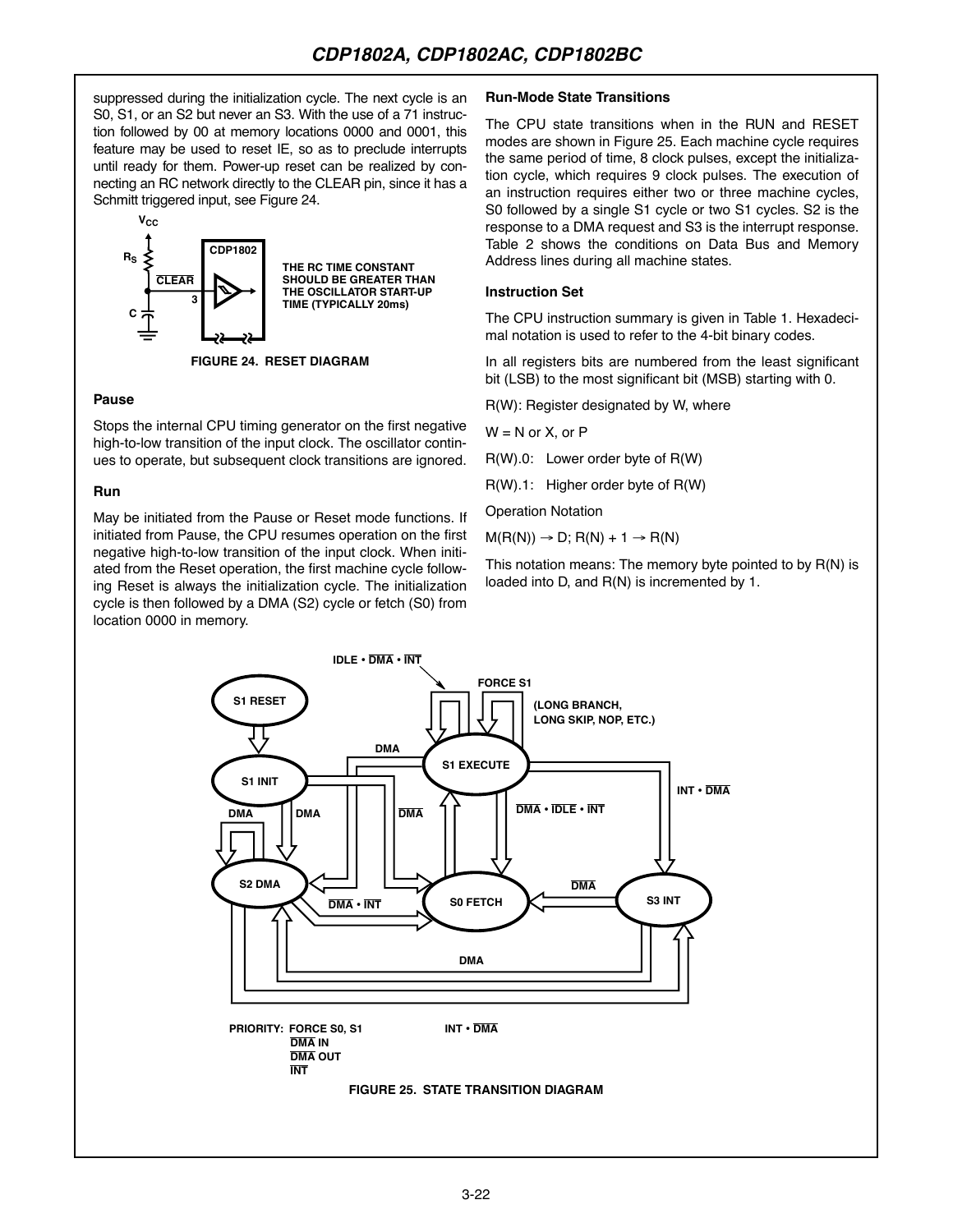### **TABLE 1. INSTRUCTION SUMMARY** (SEE NOTES)

| <b>INSTRUCTION</b>                    | <b>MNEMONIC</b> | OP.<br><b>CODE</b> | <b>OPERATION</b>                                                |
|---------------------------------------|-----------------|--------------------|-----------------------------------------------------------------|
| <b>MEMORY REFERENCE</b>               |                 |                    |                                                                 |
| LOAD VIA N                            | LDN             | 0N                 | $M(R(N)) \rightarrow D$ ; FOR N not 0                           |
| <b>LOAD ADVANCE</b>                   | LDA             | 4N                 | $M(R(N)) \rightarrow D$ ; R(N) + 1 $\rightarrow$ R(N)           |
| LOAD VIA X                            | LDX             | F0                 | $M(R(X)) \rightarrow D$                                         |
| <b>LOAD VIA X AND ADVANCE</b>         | LDXA            | 72                 | $M(R(X)) \rightarrow D$ ; R(X) + 1 $\rightarrow R(X)$           |
| <b>LOAD IMMEDIATE</b>                 | LDI             | F <sub>8</sub>     | $M(R(P)) \rightarrow D$ ; R(P) + 1 $\rightarrow$ R(P)           |
| STORE VIA N                           | <b>STR</b>      | 5N                 | $D \rightarrow M(R(N))$                                         |
| STORE VIA X AND DECREMENT             | <b>STXD</b>     | 73                 | $D \rightarrow M(R(X))$ ; R(X) - 1 $\rightarrow R(X)$           |
| <b>REGISTER OPERATIONS</b>            |                 |                    |                                                                 |
| <b>INCREMENT REG N</b>                | <b>INC</b>      | 1N                 | $R(N) + 1 \rightarrow R(N)$                                     |
| DECREMENT REG N                       | DEC             | 2N                 | $R(N) - 1 \rightarrow R(N)$                                     |
| <b>INCREMENT REG X</b>                | IRX             | 60                 | $R(X) + 1 \rightarrow R(X)$                                     |
| GET LOW REG N                         | GLO             | 8N                 | $R(N).0 \rightarrow D$                                          |
| PUT LOW REG N                         | <b>PLO</b>      | AN                 | $D \rightarrow R(N).0$                                          |
| GET HIGH REG N                        | GHI             | 9N                 | $R(N)$ .1 $\rightarrow$ D                                       |
| PUT HIGH REG N                        | PHI             | BN                 | $D \rightarrow R(N)$ .1                                         |
| <b>LOGIC OPERATIONS (Note 1)</b>      |                 |                    |                                                                 |
| OR.                                   | 0R              | F <sub>1</sub>     | $M(R(X))$ OR $D \rightarrow D$                                  |
| OR IMMEDIATE                          | ORI             | F <sub>9</sub>     | $M(R(P))$ OR D $\rightarrow$ D; R(P) + 1 $\rightarrow$ R(P)     |
| <b>EXCLUSIVE OR</b>                   | <b>XOR</b>      | F <sub>3</sub>     | $M(R(X))$ XOR $D \rightarrow D$                                 |
| <b>EXCLUSIVE OR IMMEDIATE</b>         | XRI             | <b>FB</b>          | $M(R(P))$ XOR D $\rightarrow$ D; R(P) + 1 $\rightarrow$ R(P)    |
| AND                                   | AND             | F <sub>2</sub>     | $M(R(X))$ AND $D \rightarrow D$                                 |
| AND IMMEDIATE                         | ANI             | FA                 | $M(R(P))$ AND D $\rightarrow$ D; R(P) + 1 $\rightarrow$ R(P)    |
| SHIFT RIGHT                           | SHR             | F <sub>6</sub>     | SHIFT D RIGHT, LSB(D) $\rightarrow$ DF, 0 $\rightarrow$ MSB(D)  |
| SHIFT RIGHT WITH CARRY                | <b>SHRC</b>     | 76<br>(Note 2)     | SHIFT D RIGHT, LSB(D) $\rightarrow$ DF, DF $\rightarrow$ MSB(D) |
| RING SHIFT RIGHT                      | <b>RSHR</b>     | 76<br>(Note 2)     | SHIFT D RIGHT, LSB(D) $\rightarrow$ DF, DF $\rightarrow$ MSB(D) |
| SHIFT LEFT                            | SHL             | FE                 | SHIFT D LEFT, MSB(D) $\rightarrow$ DF, 0 $\rightarrow$ LSB(D)   |
| SHIFT LEFT WITH CARRY                 | <b>SHLC</b>     | 7E<br>(Note 2)     | SHIFT D LEFT. MSB(D) $\rightarrow$ DF. DF $\rightarrow$ LSB(D)  |
| <b>RING SHIFT LEFT</b>                | <b>RSHL</b>     | 7E<br>(Note 2)     | SHIFT D LEFT, MSB(D) $\rightarrow$ DF, DF $\rightarrow$ LSB(D)  |
| <b>ARITHMETIC OPERATIONS (Note 1)</b> |                 |                    |                                                                 |
| ADD                                   | ADD             | F <sub>4</sub>     | $M(R(X)) + D \rightarrow DF, D$                                 |
| ADD IMMEDIATE                         | ADI             | <b>FC</b>          | $M(R(P)) + D \rightarrow DF, D; R(P) + 1 \rightarrow R(P)$      |
| ADD WITH CARRY                        | <b>ADC</b>      | 74                 | $M(R(X)) + D + DF \rightarrow DF, D$                            |
| ADD WITH CARRY, IMMEDIATE             | <b>ADCI</b>     | 7C                 | $M(R(P)) + D + DF \rightarrow DF, D; R(P) + 1 \rightarrow R(P)$ |
| SUBTRACT D                            | SD              | F5                 | $M(R(X)) - D \rightarrow DF, D$                                 |
| SUBTRACT D IMMEDIATE                  | SDI             | FD.                | $M(R(P)) - D \rightarrow DF, D; R(P) + 1 \rightarrow R(P)$      |
| SUBTRACT D WITH BORROW                | <b>SDB</b>      | 75                 | $M(R(X)) - D - (NOT DF) \rightarrow DF, D$                      |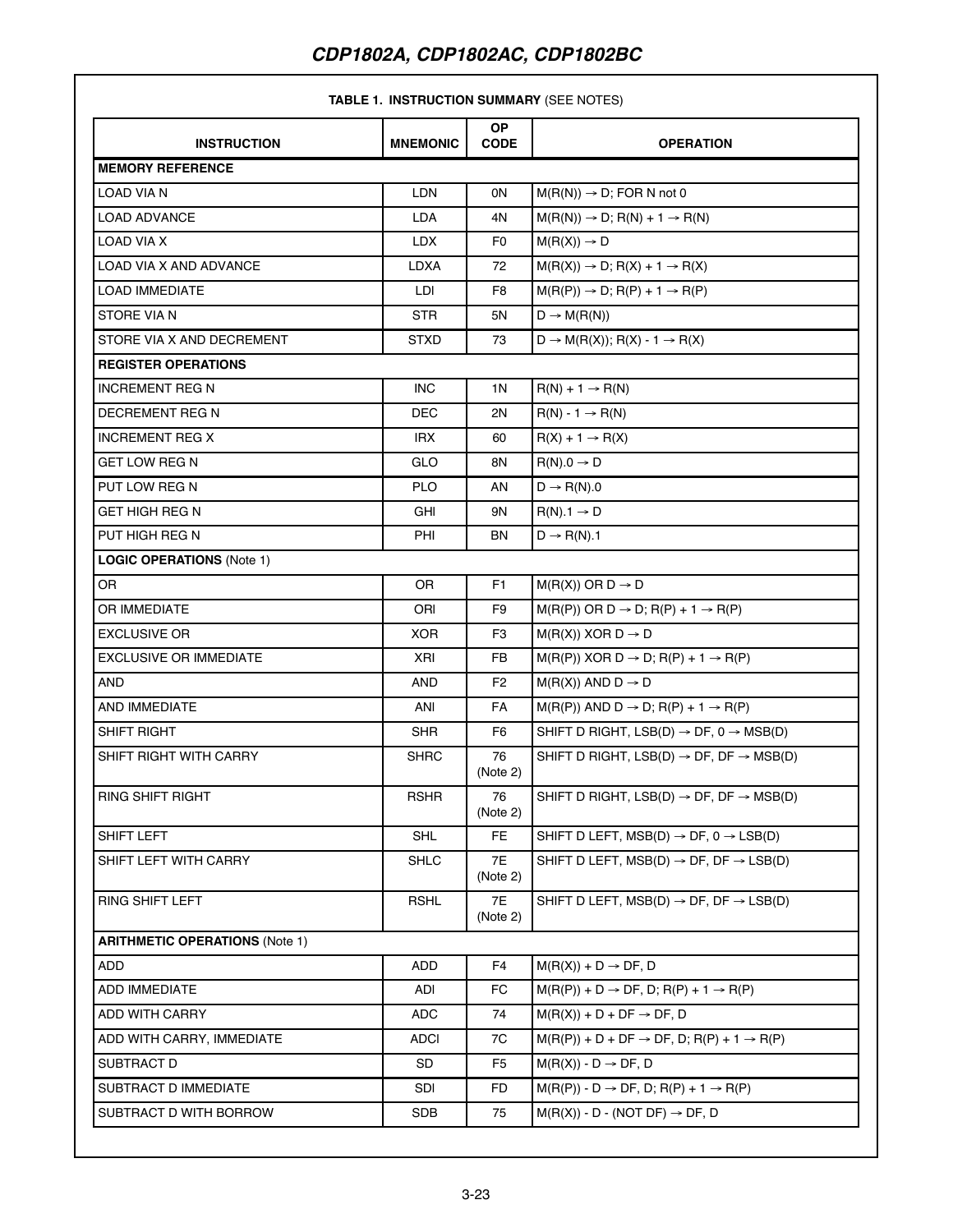#### **TABLE 1. INSTRUCTION SUMMARY** (SEE NOTES) **(Continued)**

| <b>INSTRUCTION</b>                                             | <b>MNEMONIC</b> | OP.<br><b>CODE</b> | <b>OPERATION</b>                                                                                                           |
|----------------------------------------------------------------|-----------------|--------------------|----------------------------------------------------------------------------------------------------------------------------|
| SUBTRACT D WITH BORROW. IMMEDIATE                              | <b>SDBI</b>     | 7D                 | $M(R(P)) - D - (Not DF) \rightarrow DF, D; R(P) + 1 \rightarrow R(P)$                                                      |
| <b>SUBTRACT MEMORY</b>                                         | SM              | F7                 | $D-M(R(X)) \rightarrow DF, D$                                                                                              |
| SUBTRACT MEMORY IMMEDIATE                                      | SMI             | <b>FF</b>          | $D-M(R(P)) \rightarrow DF, D; R(P) + 1 \rightarrow R(P)$                                                                   |
| SUBTRACT MEMORY WITH BORROW                                    | <b>SMB</b>      | 77                 | $D-M(R(X))-(NOT DF) \rightarrow DF, D$                                                                                     |
| SUBTRACT MEMORY WITH BORROW, IMMEDI-<br>ATE                    | <b>SMBI</b>     | 7F                 | $D-M(R(P))-(NOT DF) \rightarrow DF, D; R(P) + 1 \rightarrow R(P)$                                                          |
| <b>BRANCH INSTRUCTIONS - SHORT BRANCH</b>                      |                 |                    |                                                                                                                            |
| <b>SHORT BRANCH</b>                                            | BR              | 30                 | $M(R(P)) \rightarrow R(P).0$                                                                                               |
| NO SHORT BRANCH (See SKP)                                      | <b>NBR</b>      | 38<br>(Note 2)     | $R(P) + 1 \rightarrow R(P)$                                                                                                |
| SHORT BRANCH IF $D = 0$                                        | <b>BZ</b>       | 32                 | IF D = 0, $M(R(P)) \to R(P)$ .0, ELSE R(P) + 1 $\to R(P)$                                                                  |
| SHORT BRANCH IF D NOT 0                                        | <b>BNZ</b>      | ЗA                 | IF D NOT 0, $M(R(P)) \rightarrow R(P)$ .0, ELSE $R(P) + 1 \rightarrow R(P)$                                                |
| SHORT BRANCH IF DF = 1                                         | <b>BDF</b>      | 33                 | IF DF = 1, $M(R(P)) \to R(P) \cdot 0$ , ELSE R(P) + 1 $\to R(P)$                                                           |
| SHORT BRANCH IF POS OR ZERO                                    | BPZ             | (Note 2)           |                                                                                                                            |
| SHORT BRANCH IF EQUAL OR GREATER                               | <b>BGE</b>      |                    |                                                                                                                            |
| SHORT BRANCH IF DF = $0$                                       | <b>BNF</b>      | 3B                 | IF DF = 0, $M(R(P)) \to R(P)$ .0, ELSE R(P) + 1 $\to R(P)$                                                                 |
| SHORT BRANCH IF MINUS                                          | BM              | (Note 2)           |                                                                                                                            |
| SHORT BRANCH IF LESS                                           | BL              |                    |                                                                                                                            |
| SHORT BRANCH IF $Q = 1$                                        | BQ              | 31                 | IF Q = 1, $M(R(P)) \to R(P) \cdot 0$ , ELSE R(P) + 1 $\to R(P)$                                                            |
| SHORT BRANCH IF $Q = 0$                                        | BNQ             | 39                 | IF Q = 0, $M(R(P)) \rightarrow R(P)$ 0, ELSE R(P) + 1 $\rightarrow R(P)$                                                   |
| SHORT BRANCH IF EF1 = 1 ( $\overline{EF1}$ = $V_{SS}$ )        | B1              | 34                 | IF EF1 =1, $M(R(P)) \to R(P) \cdot 0$ , ELSE R(P) + 1 $\to R(P)$                                                           |
| SHORT BRANCH IF EF1 = 0 ( $\overline{EFT}$ = V <sub>CC</sub> ) | BN1             | ЗC                 | IF EF1 = 0, $M(R(P)) \to R(P)$ .0, ELSE R(P) + 1 $\to R(P)$                                                                |
| SHORT BRANCH IF EF2 = 1 ( $\overline{EF2}$ = $V_{SS}$ )        | <b>B2</b>       | 35                 | IF EF2 = 1, $M(R(P)) \to R(P) \cdot 0$ , ELSE R(P) + 1 $\to R(P)$                                                          |
| SHORT BRANCH IF EF2 = 0 ( $\overline{EF2}$ = V <sub>CC</sub> ) | BN <sub>2</sub> | 3D                 | IF EF2 = 0, M(R(P)) $\rightarrow$ R(P).0, ELSE R(P) + 1 $\rightarrow$ R(P)                                                 |
| SHORT BRANCH IF EF3 = 1 ( $\overline{EF3}$ = $V_{SS}$ )        | B3              | 36                 | IF EF3 = 1, $M(R(P)) \to R(P) \cdot 0$ , ELSE R(P) + 1 $\to R(P)$                                                          |
| SHORT BRANCH IF EF3 = 0 ( $\overline{EF3}$ = $V_{CC}$ )        | BN3             | 3E                 | IF EF3 = 0, $M(R(P)) \to R(P)$ .0, ELSE R(P) + 1 $\to R(P)$                                                                |
| SHORT BRANCH IF EF4 = 1 ( $\overline{EF4}$ = $V_{SS}$ )        | B4              | 37                 | IF EF4 = 1, $M(R(P)) \to R(P) \cdot 0$ , ELSE R(P) + 1 $\to R(P)$                                                          |
| SHORT BRANCH IF EF4 = 0 ( $\overline{EF4}$ = V <sub>CC</sub> ) | BN4             | 3F                 | IF EF4 = 0, $M(R(P)) \to R(P) \cdot 0$ , ELSE R(P) + 1 $\to R(P)$                                                          |
| <b>BRANCH INSTRUCTIONS - LONG BRANCH</b>                       |                 |                    |                                                                                                                            |
| LONG BRANCH                                                    | LBR             | C <sub>0</sub>     | $M(R(P)) \to R(P)$ . 1, $M(R(P) + 1) \to R(P)$ .0                                                                          |
| NO LONG BRANCH (See LSKP)                                      | <b>NLBR</b>     | C8<br>(Note 2)     | $R(P) = 2 \rightarrow R(P)$                                                                                                |
| LONG BRANCH IF $D = 0$                                         | LBZ             | C <sub>2</sub>     | IF D = 0, $M(R(P)) \rightarrow R(P) \cdot 1$ , $M(R(P) +1) \rightarrow R(P) \cdot 0$ ,<br>ELSE $R(P) + 2 \rightarrow R(P)$ |
| LONG BRANCH IF D NOT 0                                         | LBNZ            | CA                 | IF D Not 0, $M(R(P)) \to R(P)$ .1, $M(R(P) + 1) \to R(P)$ .0, ELSE<br>$R(P) + 2 \rightarrow R(P)$                          |
| LONG BRANCH IF DF = 1                                          | LBDF            | C <sub>3</sub>     | IF DF = 1, $M(R(P)) \to R(P)$ .1, $M(R(P) + 1) \to R(P)$ .0, ELSE<br>$R(P) + 2 \rightarrow R(P)$                           |
| LONG BRANCH IF $DF = 0$                                        | <b>LBNF</b>     | CB                 | IF DF = 0, $M(R(P)) \rightarrow R(P)$ .1, $M(R(P) + 1) \rightarrow R(P)$ .0, ELSE<br>$R(P) + 2 \rightarrow R(P)$           |
| LONG BRANCH IF $Q = 1$                                         | LBQ             | C <sub>1</sub>     | IF Q = 1, M(R(P)) $\rightarrow$ R(P).1, M(R(P) + 1) $\rightarrow$ R(P).0,<br>ELSE $R(P) + 2 \rightarrow R(P)$              |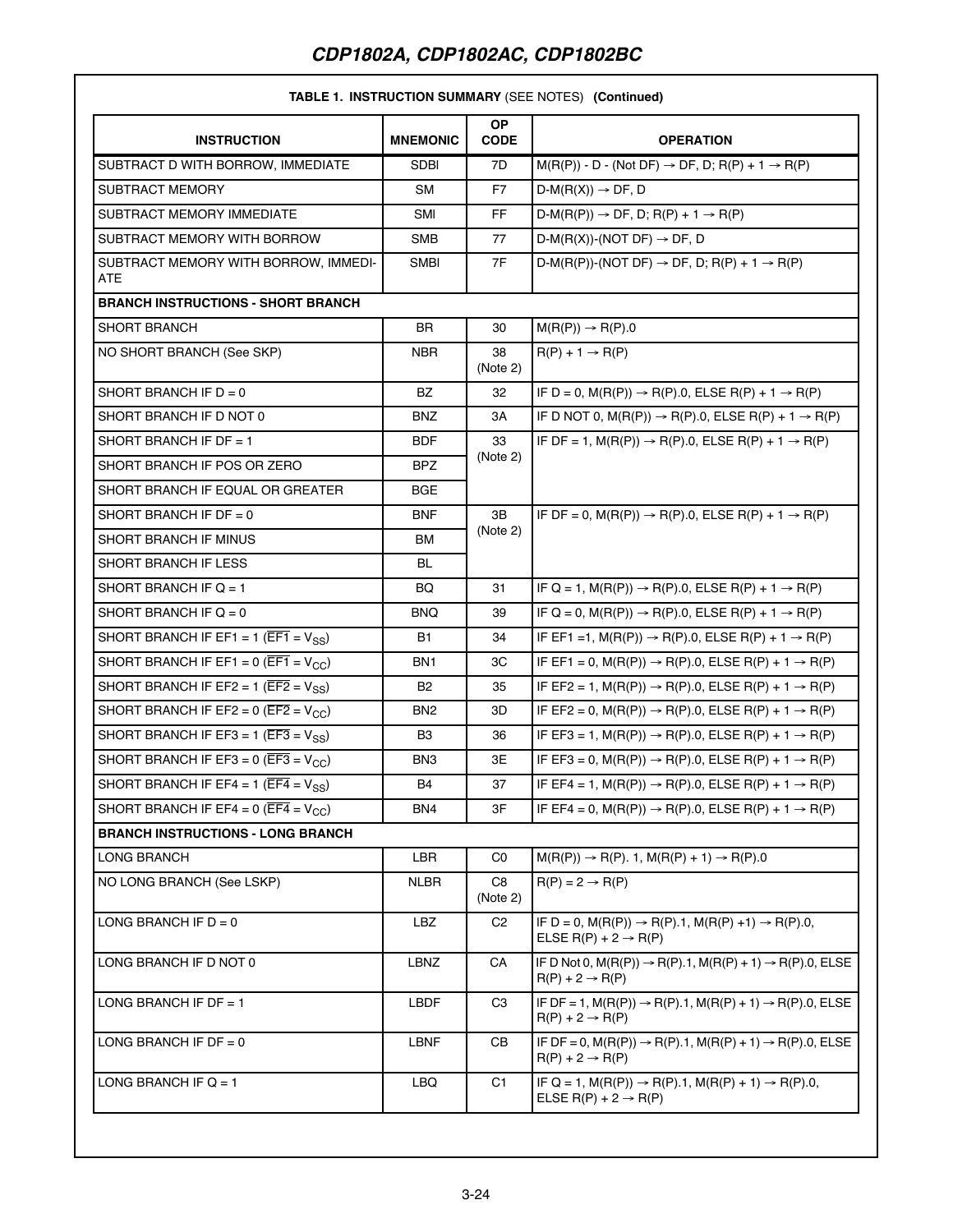#### **TABLE 1. INSTRUCTION SUMMARY** (SEE NOTES) **(Continued)**

| <b>INSTRUCTION</b>                  | <b>MNEMONIC</b>  | OP.<br><b>CODE</b> | <b>OPERATION</b>                                                                                             |
|-------------------------------------|------------------|--------------------|--------------------------------------------------------------------------------------------------------------|
| LONG BRANCH IF $Q = 0$              | LBNQ             | C <sub>9</sub>     | IF Q = 0, M(R(P)) $\rightarrow$ R(P).1, M(R(P) + 1) $\rightarrow$ R(P).0<br>EISE R(P) + $2 \rightarrow R(P)$ |
| <b>SKIP INSTRUCTIONS</b>            |                  |                    |                                                                                                              |
| SHORT SKIP (See NBR)                | <b>SKP</b>       | 38<br>(Note 2)     | $R(P) + 1 \rightarrow R(P)$                                                                                  |
| LONG SKIP (See NLBR)                | <b>LSKP</b>      | C8<br>(Note 2)     | $R(P) + 2 \rightarrow R(P)$                                                                                  |
| LONG SKIP IF $D = 0$                | <b>LSZ</b>       | <b>CE</b>          | IF D = 0, $R(P)$ + 2 $\rightarrow$ $R(P)$ , ELSE CONTINUE                                                    |
| LONG SKIP IF D NOT 0                | LSNZ             | C <sub>6</sub>     | IF D Not 0, $R(P) + 2 \rightarrow R(P)$ , ELSE CONTINUE                                                      |
| LONG SKIP IF DF = 1                 | <b>LSDF</b>      | <b>CF</b>          | IF DF = 1, $R(P)$ + 2 $\rightarrow$ $R(P)$ , ELSE CONTINUE                                                   |
| LONG SKIP IF $DF = 0$               | LSNF             | C7                 | IF DF = 0, $R(P)$ + 2 $\rightarrow$ $R(P)$ , ELSE CONTINUE                                                   |
| LONG SKIP IF $Q = 1$                | <b>LSQ</b>       | <b>CD</b>          | IF Q = 1, $R(P)$ + 2 $\rightarrow$ $R(P)$ , ELSE CONTINUE                                                    |
| LONG SKIP IF $Q = 0$                | <b>LSNQ</b>      | C <sub>5</sub>     | IF Q = 0, R(P) + 2 $\rightarrow$ R(P), ELSE CONTINUE                                                         |
| LONG SKIP IF $E = 1$                | <b>LSIE</b>      | CC.                | IF IE = 1, $R(P) + 2 \rightarrow R(P)$ , ELSE CONTINUE                                                       |
| <b>CONTROL INSTRUCTIONS</b>         |                  |                    |                                                                                                              |
| <b>IDLE</b>                         | IDL              | 00<br>(Note 3)     | WAIT FOR DMA OR INTERRUPT; $M(R(0)) \rightarrow BUS$                                                         |
| <b>NO OPERATION</b>                 | <b>NOP</b>       | C <sub>4</sub>     | <b>CONTINUE</b>                                                                                              |
| SET P                               | <b>SEP</b>       | DN.                | $N \rightarrow P$                                                                                            |
| <b>SET X</b>                        | <b>SEX</b>       | EN                 | $N \rightarrow X$                                                                                            |
| SET Q                               | <b>SEQ</b>       | 7В                 | $1 \rightarrow Q$                                                                                            |
| RESET Q                             | REQ              | 7A                 | $0 \rightarrow Q$                                                                                            |
| SAVE                                | SAV              | 78                 | $T \rightarrow M(R(X))$                                                                                      |
| PUSH X, P TO STACK                  | <b>MARK</b>      | 79                 | $(X, P) \rightarrow T$ ; $(X, P) \rightarrow M(R(2))$ , THEN $P \rightarrow X$ ; R(2) - 1 $\rightarrow R(2)$ |
| <b>RETURN</b>                       | RET              | 70                 | $M(R(X)) \rightarrow (X, P)$ ; R(X) + 1 $\rightarrow$ R(X), 1 $\rightarrow$ IE                               |
| <b>DISABLE</b>                      | <b>DIS</b>       | 71                 | $M(R(X)) \rightarrow (X, P); R(X) + 1 \rightarrow R(X), 0 \rightarrow I\Box$                                 |
| <b>INPUT - OUTPUT BYTE TRANSFER</b> |                  |                    |                                                                                                              |
| <b>OUTPUT 1</b>                     | OUT <sub>1</sub> | 61                 | $M(R(X)) \rightarrow BUS$ ; R(X) + 1 $\rightarrow R(X)$ ; N LINES = 1                                        |
| <b>OUTPUT 2</b>                     | OUT <sub>2</sub> | 62                 | $M(R(X)) \rightarrow BUS$ ; R(X) + 1 $\rightarrow$ R(X); N LINES = 2                                         |
| OUTPUT <sub>3</sub>                 | OUT <sub>3</sub> | 63                 | $M(R(X)) \rightarrow BUS$ ; R(X) + 1 $\rightarrow$ R(X); N LINES = 3                                         |
| OUTPUT 4                            | OUT <sub>4</sub> | 64                 | $M(R(X)) \rightarrow BUS$ ; R(X) + 1 $\rightarrow$ R(X); N LINES = 4                                         |
| <b>OUTPUT 5</b>                     | OUT <sub>5</sub> | 65                 | $M(R(X)) \rightarrow BUS$ ; R(X) + 1 $\rightarrow$ R(X); N LINES = 5                                         |
| <b>OUTPUT 6</b>                     | OUT <sub>6</sub> | 66                 | $M(R(X)) \rightarrow BUS$ ; R(X) + 1 $\rightarrow$ R(X); N LINES = 6                                         |
| <b>OUTPUT 7</b>                     | OUT <sub>7</sub> | 67                 | $M(R(X)) \rightarrow BUS$ ; R(X) + 1 $\rightarrow$ R(X); N LINES = 7                                         |
| <b>INPUT 1</b>                      | INP <sub>1</sub> | 69                 | $BUS \rightarrow M(R(X))$ ; BUS $\rightarrow$ D; N LINES = 1                                                 |
| <b>INPUT 2</b>                      | INP <sub>2</sub> | 6A                 | BUS $\rightarrow$ M(R(X)); BUS $\rightarrow$ D; N LINES = 2                                                  |
| <b>INPUT 3</b>                      | INP <sub>3</sub> | 6B                 | BUS $\rightarrow$ M(R(X)); BUS $\rightarrow$ D; N LINES = 3                                                  |
| <b>INPUT 4</b>                      | INP <sub>4</sub> | 6C                 | BUS $\rightarrow$ M(R(X)); BUS $\rightarrow$ D; N LINES = 4                                                  |
| <b>INPUT 5</b>                      | INP <sub>5</sub> | 6D                 | BUS $\rightarrow$ M(R(X)); BUS $\rightarrow$ D; N LINES = 5                                                  |
| <b>INPUT 6</b>                      | INP <sub>6</sub> | 6E                 | BUS $\rightarrow$ M(R(X)); BUS $\rightarrow$ D; N LINES = 6                                                  |
| <b>INPUT 7</b>                      | INP <sub>7</sub> | 6F                 | BUS $\rightarrow$ M(R(X)); BUS $\rightarrow$ D; N LINES = 7                                                  |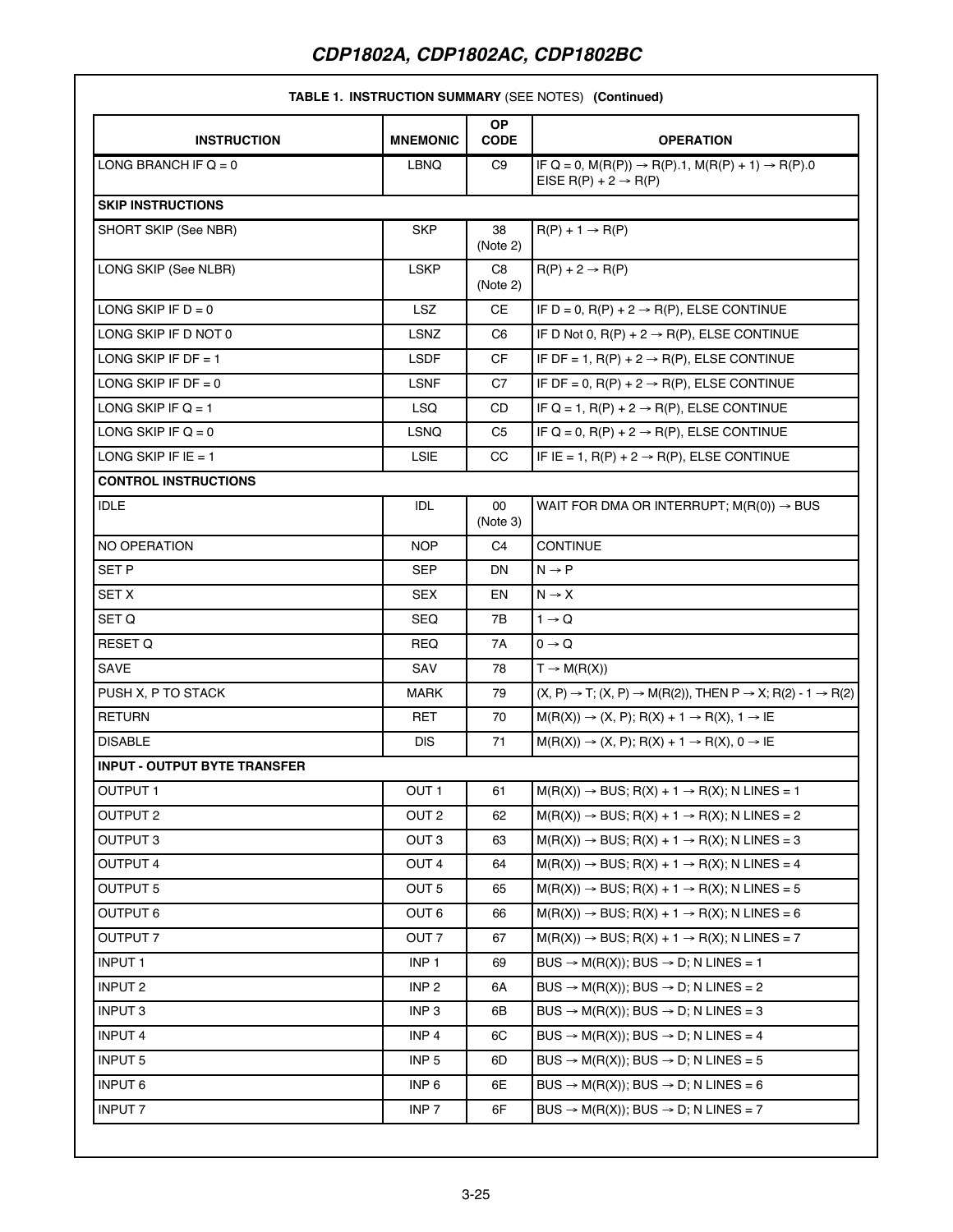# **TABLE 1. INSTRUCTION SUMMARY** (SEE NOTES) **(Continued)**

| <b>INSTRUCTION</b>                                                                                                                                                                                                                                                                                                                                                                                                                         | <b>MNEMONIC</b> | <b>OP</b><br><b>CODE</b> | <b>OPERATION</b>                                                                                                                                                                                                                                                                                                                                                                                                                |  |  |  |  |  |
|--------------------------------------------------------------------------------------------------------------------------------------------------------------------------------------------------------------------------------------------------------------------------------------------------------------------------------------------------------------------------------------------------------------------------------------------|-----------------|--------------------------|---------------------------------------------------------------------------------------------------------------------------------------------------------------------------------------------------------------------------------------------------------------------------------------------------------------------------------------------------------------------------------------------------------------------------------|--|--|--|--|--|
| NOTES: (For Table 1)                                                                                                                                                                                                                                                                                                                                                                                                                       |                 |                          |                                                                                                                                                                                                                                                                                                                                                                                                                                 |  |  |  |  |  |
| 1. The arithmetic operations and the shift instructions are the only instructions that can alter the DF.<br>After an add instruction:<br>$DF = 1$ denotes a carry has occurred<br>DF = 0 Denotes a carry has not occurred<br>After a subtract instruction:<br>$DF = 1$ denotes no borrow. D is a true positive number<br>$DF = 0$ denotes a borrow. D is two's complement<br>The syntax " (not DF)" denotes the subtraction of the borrow. |                 |                          |                                                                                                                                                                                                                                                                                                                                                                                                                                 |  |  |  |  |  |
| 2. This instruction is associated with more than one mnemonic. Each mnemonic is individually listed.                                                                                                                                                                                                                                                                                                                                       |                 |                          |                                                                                                                                                                                                                                                                                                                                                                                                                                 |  |  |  |  |  |
|                                                                                                                                                                                                                                                                                                                                                                                                                                            |                 |                          | 3. An idle instruction initiates a repeating S1 cycle. The processor will continue to idle until an I/O request (INTERRUPT, DMA-IN, or DMA-OUT) is<br>activated. When the request is acknowledged, the idle cycle is terminated and the I/O request is serviced, and then normal operation is resumed.                                                                                                                          |  |  |  |  |  |
| 4. Long-Branch, Long-Skip and No Op instructions require three cycles to complete (1 fetch + 2 execute).                                                                                                                                                                                                                                                                                                                                   |                 |                          |                                                                                                                                                                                                                                                                                                                                                                                                                                 |  |  |  |  |  |
| branching address.                                                                                                                                                                                                                                                                                                                                                                                                                         |                 |                          | Long-Branch instructions are three bytes long. The first byte specifies the condition to be tested; and the second and third byte, the                                                                                                                                                                                                                                                                                          |  |  |  |  |  |
| The long-branch instructions can:<br>a. Branch unconditionally<br>Test for $D = 0$ or $D \neq 0$<br>b.<br>c. Test for $DF = 0$ or $DF = 1$<br>d. Test for $Q = 0$ or $Q = 1$<br>Effect an unconditional no branch<br>е.                                                                                                                                                                                                                    |                 |                          |                                                                                                                                                                                                                                                                                                                                                                                                                                 |  |  |  |  |  |
| current program counter, respectively. This operation effects a branch to any memory location.                                                                                                                                                                                                                                                                                                                                             |                 |                          | If the tested condition is met, then branching takes place; the branching address bytes are loaded in the high-and-low order bytes of the                                                                                                                                                                                                                                                                                       |  |  |  |  |  |
| cuted. This operation is taken for the case of unconditional no branch (NLBR).                                                                                                                                                                                                                                                                                                                                                             |                 |                          | If the tested condition is not met, the branching address bytes are skipped over, and the next instruction in sequence is fetched and exe-                                                                                                                                                                                                                                                                                      |  |  |  |  |  |
|                                                                                                                                                                                                                                                                                                                                                                                                                                            |                 |                          | 5. The short-branch instructions are two bytes long. The first byte specifies the condition to be tested, and the second specifies the branching address.                                                                                                                                                                                                                                                                       |  |  |  |  |  |
| The short branch instruction can:<br>a. Branch unconditionally<br>b. Test for $D = 0$ or $D \neq 0$<br>c. Test for $DF = 0$ or $DF = 1$<br>d. Test for $Q = 0$ or $Q = 1$<br>Test the status (1 or 0) of the four EF flags<br>е.<br>Effect an unconditional no branch<br>f.                                                                                                                                                                |                 |                          |                                                                                                                                                                                                                                                                                                                                                                                                                                 |  |  |  |  |  |
| and executed. This same action is taken in the case of unconditional no branch (NBR).                                                                                                                                                                                                                                                                                                                                                      |                 |                          | If the tested condition is met, then branching takes place; the branching address byte is loaded into the low-order byte position of the<br>current program counter. This effects a branch within the current 256-byte page of the memory, i.e., the page which holds the branching<br>address. If the tested condition is not met, the branching address byte is skipped over, and the next instruction in sequence is fetched |  |  |  |  |  |
| 6. The skip instructions are one byte long. There is one Unconditional Short-Skip (SKP) and eight Long-Skip instructions.                                                                                                                                                                                                                                                                                                                  |                 |                          |                                                                                                                                                                                                                                                                                                                                                                                                                                 |  |  |  |  |  |
| tion (NBR) except that the skipped-over byte is not considered part of the program.<br>The Long-Skip instructions take three cycles to complete (1 fetch $+ 2$ execute).                                                                                                                                                                                                                                                                   |                 |                          | The Unconditional Short-Skip instruction takes 2 cycles to complete (1 fetch + 1 execute). Its action is to skip over the byte following it.<br>Then the next instruction in sequence is fetched and executed. This SKP instruction is identical to the unconditional no-branch instruc-                                                                                                                                        |  |  |  |  |  |
| They can:<br>a. Skip unconditionally<br>b. Test for $D = 0$ or $D \neq 0$<br>c. Test for $DF = 0$ or $DF = 1$<br>d. Test for $Q = 0$ or $Q = 1$<br>e. Test for $IE = 1$                                                                                                                                                                                                                                                                    |                 |                          |                                                                                                                                                                                                                                                                                                                                                                                                                                 |  |  |  |  |  |
| is continued by fetching the next instruction in sequence.                                                                                                                                                                                                                                                                                                                                                                                 |                 |                          | If the tested condition is met, then Long Skip takes place; the current program counter is incremented twice. Thus two bytes are skipped<br>over, and the next instruction in sequence is fetched and executed. If the tested condition is not met, then no action is taken. Execution                                                                                                                                          |  |  |  |  |  |
|                                                                                                                                                                                                                                                                                                                                                                                                                                            |                 |                          |                                                                                                                                                                                                                                                                                                                                                                                                                                 |  |  |  |  |  |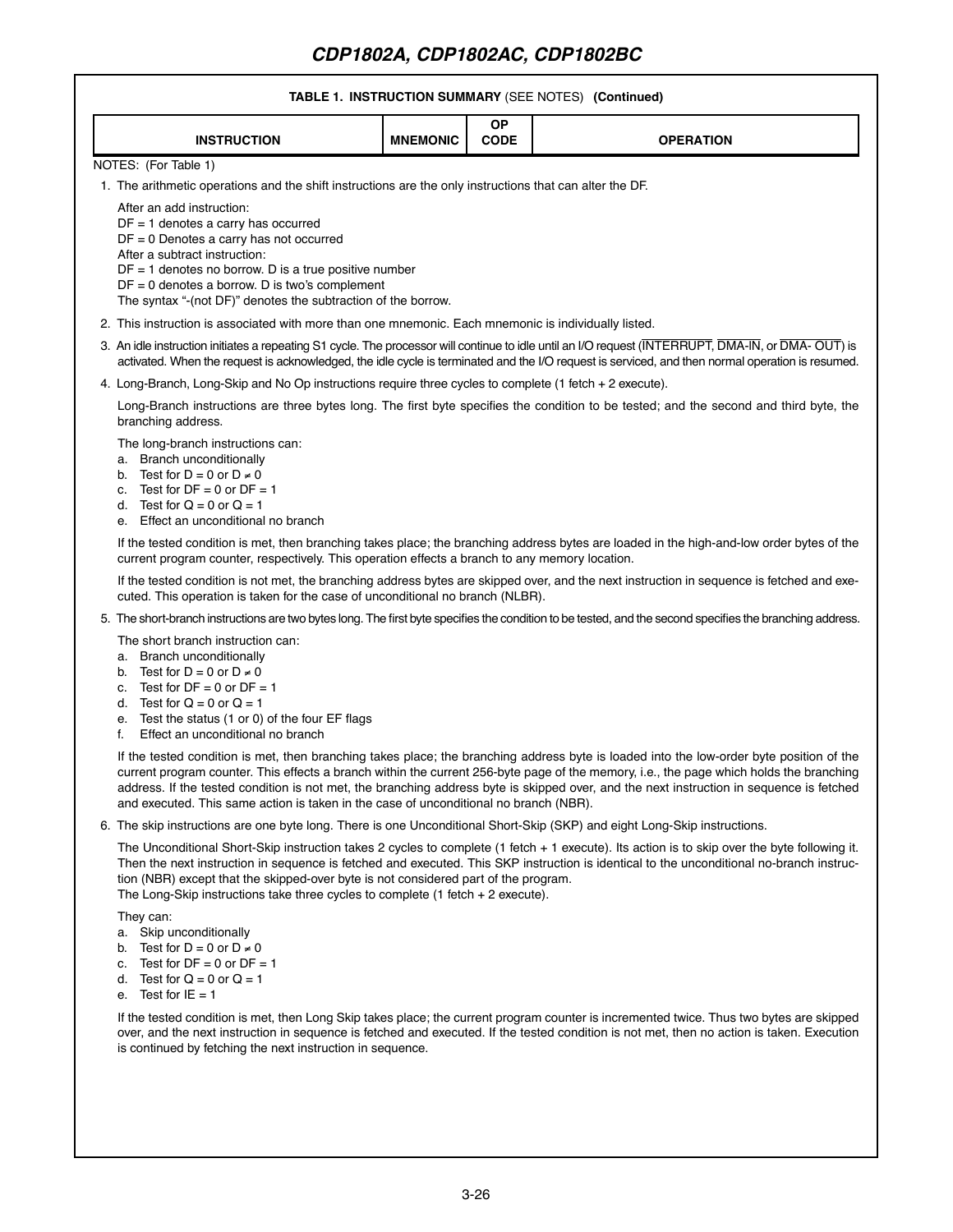| <b>STATE</b>   | $\mathbf{I}$                             | N              | <b>SYMBOL</b>    | <b>OPERATION</b>                                                                | <b>DATA</b><br><b>BUS</b> | <b>MEMORY</b><br><b>ADDRESS</b> | <b>MRD</b>   | <b>MWR</b>   | N<br><b>LINES</b> | <b>NOTES</b>   |
|----------------|------------------------------------------|----------------|------------------|---------------------------------------------------------------------------------|---------------------------|---------------------------------|--------------|--------------|-------------------|----------------|
| S <sub>1</sub> |                                          |                | <b>RESET</b>     | $0 \rightarrow I$ , N, Q, X, P; 1 $\rightarrow$ IE                              | 00                        | <b>XXXX</b>                     | $\mathbf{1}$ | $\mathbf{1}$ | 0                 | $\mathbf{1}$   |
|                | Initialize, Not Programmer<br>Accessible |                |                  | $0000 \rightarrow R$                                                            | 00                        | <b>XXXX</b>                     | $\mathbf{1}$ | $\mathbf{1}$ | 0                 | $\overline{2}$ |
| S <sub>0</sub> |                                          | <b>FETCH</b>   |                  | $MRP \rightarrow I$ , N; RP + 1 $\rightarrow RP$                                | <b>MRP</b>                | <b>RP</b>                       | 0            | $\mathbf{1}$ | 0                 | 3              |
| S <sub>1</sub> | 0                                        | 0              | IDL              | <b>IDLE</b>                                                                     | MR0                       | RO.                             | 0            | $\mathbf{1}$ | 0                 | 4, Fig. 8      |
|                | 0                                        | $1 - F$        | <b>LDN</b>       | $MRN \rightarrow D$                                                             | <b>MRN</b>                | <b>RN</b>                       | 0            | $\mathbf{1}$ | 0                 | Fig. 8         |
|                | $\mathbf{1}$                             | $0 - F$        | <b>INC</b>       | $RN + 1 \rightarrow RN$                                                         | Float                     | <b>RN</b>                       | 1            | $\mathbf{1}$ | 0                 | Fig. 6         |
|                | 2                                        | $0 - F$        | <b>DEC</b>       | $RN - 1 \rightarrow RN$                                                         | Float                     | <b>RN</b>                       | $\mathbf{1}$ | 1            | 0                 | Fig. 6         |
|                | 3                                        | $0 - F$        | Short Branch     | Taken: $MRP \rightarrow RP.0$<br>Not Taken; $RP + 1 \rightarrow RP$             | <b>MRP</b>                | <b>RP</b>                       | 0            | $\mathbf{1}$ | 0                 | Fig. 8         |
|                | 4                                        | $0 - F$        | <b>LDA</b>       | $MRN \rightarrow D$ ; $RN + 1 \rightarrow RN$                                   | <b>MRN</b>                | <b>RN</b>                       | 0            | $\mathbf{1}$ | 0                 | Fig. 8         |
|                | 5                                        | $0 - F$        | <b>STR</b>       | $D \rightarrow MRN$                                                             | D                         | <b>RN</b>                       | 1            | $\mathbf 0$  | 0                 | Fig. 7         |
|                | 6                                        | 0              | <b>IRX</b>       | $RX + 1 \rightarrow RX$                                                         | <b>MRX</b>                | RX                              | 0            | $\mathbf{1}$ | 0                 | Fig. 7         |
|                | 6                                        | $\mathbf{1}$   | OUT <sub>1</sub> | $MRX \rightarrow BUS$ ; RX + 1 $\rightarrow RX$                                 | <b>MRX</b>                | <b>RX</b>                       | 0            | $\mathbf{1}$ | $\mathbf{1}$      | Fig. 11        |
|                |                                          | $\overline{2}$ | OUT <sub>2</sub> |                                                                                 |                           |                                 |              |              | $\overline{2}$    | Fig. 11        |
|                |                                          | 3              | OUT <sub>3</sub> |                                                                                 |                           |                                 |              |              | 3                 | Fig. 11        |
|                |                                          | 4              | OUT <sub>4</sub> | $BUS \rightarrow MRX, D$                                                        |                           |                                 |              |              | $\overline{4}$    | Fig. 11        |
|                |                                          | 5              | OUT <sub>5</sub> |                                                                                 |                           |                                 |              |              | 5                 | Fig. 11        |
|                |                                          | 6              | OUT <sub>6</sub> |                                                                                 |                           |                                 |              |              | 6                 | Fig. 11        |
|                |                                          | $\overline{7}$ | OUT <sub>7</sub> |                                                                                 |                           |                                 |              |              | $\overline{7}$    | Fig. 11        |
|                |                                          | 9              | INP <sub>1</sub> |                                                                                 | Data from<br>I/O Device   | RX                              | $\mathbf{1}$ | $\mathbf 0$  | $\mathbf{1}$      | Fig. 10        |
|                |                                          | Α              | INP <sub>2</sub> |                                                                                 |                           |                                 |              |              | $\overline{2}$    | Fig. 10        |
|                |                                          | В              | INP <sub>3</sub> |                                                                                 |                           |                                 |              |              | 3                 | Fig. 10        |
|                |                                          | C              | INP <sub>4</sub> |                                                                                 |                           |                                 |              |              | $\overline{4}$    | Fig. 10        |
|                |                                          | D              | INP <sub>5</sub> |                                                                                 |                           |                                 |              |              | 5                 | Fig. 10        |
|                |                                          | Е              | INP6             |                                                                                 |                           |                                 |              |              | 6                 | Fig. 10        |
|                |                                          | F              | INP7             |                                                                                 |                           |                                 |              |              | $\overline{7}$    | Fig. 10        |
|                | $\overline{7}$                           | 0              | <b>RET</b>       | $MRX \rightarrow (X, P); RX + 1 \rightarrow RX;$<br>$1 \rightarrow \mathsf{IE}$ | <b>MRX</b>                | <b>RX</b>                       | 0            | $\mathbf{1}$ | 0                 | Fig. 8         |
|                |                                          | 1              | <b>DIS</b>       | $MRX \rightarrow (X, P); RX + 1 \rightarrow RX;$<br>$0 \rightarrow \mathsf{IE}$ | <b>MRX</b>                | RX                              | 0            | $\mathbf{1}$ | 0                 | Fig. 8         |
|                |                                          | $\overline{2}$ | <b>LDXA</b>      | $MRX \rightarrow D$ ; RX + 1 $\rightarrow$ RX                                   | <b>MRX</b>                | <b>RX</b>                       | 0            | $\mathbf{1}$ | 0                 | Fig. 8         |
|                |                                          | 3              | <b>STXD</b>      | $D \rightarrow MRX$ ; RX - 1 $\rightarrow RX$                                   | D                         | RX                              | $\mathbf{1}$ | $\mathbf 0$  | 0                 | Fig. 7         |
|                |                                          | 4              | ADC              | $MRX + D + DF \rightarrow DF, D$                                                | <b>MRX</b>                | RX                              | 0            | $\mathbf{1}$ | 0                 | Fig. 8         |
|                |                                          | 5              | <b>SDB</b>       | $MRX - D - DFN \rightarrow DF, D$                                               | <b>MRX</b>                | RX                              | 0            | 1            | 0                 | Fig. 8         |
|                |                                          | 6              | <b>SHRC</b>      | $LSB(D) \rightarrow DF$ ; DF $\rightarrow$ MSB(D)                               | Float                     | RX                              | 1            | $\mathbf{1}$ | 0                 | Fig. $6$       |
|                |                                          | $\overline{7}$ | <b>SMB</b>       | $D$ - MRX - DFN $\rightarrow$ DF, D                                             | <b>MRX</b>                | RX                              | 0            | $\mathbf{1}$ | 0                 | Fig. 8         |
|                |                                          | 8              | SAV              | $T \rightarrow MRX$                                                             | T                         | RX                              | 1            | $\mathbf 0$  | 0                 | Fig. 7         |

# **TABLE 2. CONDITIONS ON DATA BUS AND MEMORY ADDRESS LINES DURING ALL MACHINE STATES**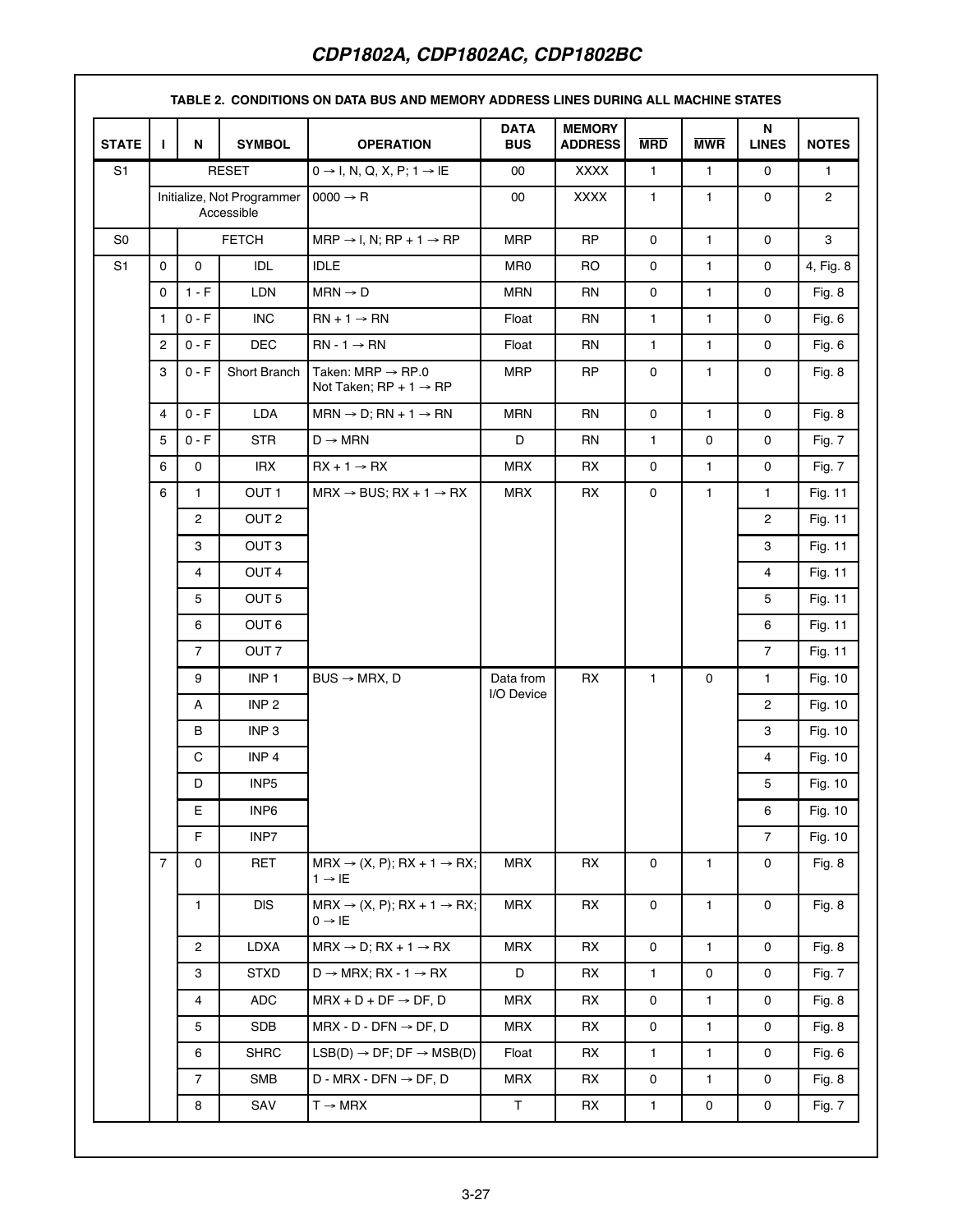| <b>STATE</b>   | п              | N                                       | <b>SYMBOL</b>                              | <b>OPERATION</b>                                                                                                                                                                  | <b>DATA</b><br><b>BUS</b> | <b>MEMORY</b><br><b>ADDRESS</b> | <b>MRD</b>   | <b>MWR</b>   | N<br><b>LINES</b>   | <b>NOTES</b> |
|----------------|----------------|-----------------------------------------|--------------------------------------------|-----------------------------------------------------------------------------------------------------------------------------------------------------------------------------------|---------------------------|---------------------------------|--------------|--------------|---------------------|--------------|
| S <sub>1</sub> | $\overline{7}$ | 9                                       | <b>MARK</b>                                | $(X, P) \rightarrow T$ , MR2; $P \rightarrow X$ ;<br>$R2 - 1 \rightarrow R2$                                                                                                      | T.                        | R <sub>2</sub>                  | $\mathbf{1}$ | 0            | $\mathbf 0$         | Fig. 7       |
|                |                | Α                                       | <b>REQ</b>                                 | $0 \rightarrow Q$                                                                                                                                                                 | Float                     | <b>RP</b>                       | $\mathbf{1}$ | $\mathbf{1}$ | $\mathbf 0$         | Fig. 6       |
|                |                | B                                       | SEQ                                        | $1 \rightarrow Q$                                                                                                                                                                 | Float                     | <b>RP</b>                       | 1            | 1            | $\mathbf 0$         | Fig. 6       |
|                |                | C                                       | <b>ADCI</b>                                | $MRP + D + DF \rightarrow DF, D;$<br>$RP + 1$                                                                                                                                     | <b>MRP</b>                | <b>RP</b>                       | 0            | 1            | 0                   | Fig. 8       |
|                |                | D                                       | <b>SDBI</b>                                | MRP - D - DFN $\rightarrow$ DF, D;<br>$RP + 1$                                                                                                                                    | <b>MRP</b>                | <b>RP</b>                       | 0            | $\mathbf{1}$ | 0                   | Fig. 8       |
|                |                | E                                       | <b>SHLC</b>                                | $MSB(D) \rightarrow DF$ ; DF $\rightarrow$ LSB(D)                                                                                                                                 | Float                     | <b>RP</b>                       | $\mathbf{1}$ | $\mathbf{1}$ | 0                   | Fig. 6       |
|                |                | F.                                      | <b>SMBI</b>                                | $D$ - MRP - DFN $\rightarrow$ DF, D;<br>$RP + 1$                                                                                                                                  | <b>MRP</b>                | <b>RP</b>                       | 0            | $\mathbf{1}$ | $\mathbf 0$         | Fig. 8       |
|                | 8              | $0 - F$                                 | GLO                                        | $RN.0 \rightarrow D$                                                                                                                                                              | <b>RN.0</b>               | <b>RN</b>                       | $\mathbf{1}$ | $\mathbf{1}$ | $\mathbf 0$         | Fig. 6       |
|                | 9              | $0 - F$                                 | GHI                                        | $RN.1 \rightarrow D$                                                                                                                                                              | <b>RN.1</b>               | <b>RN</b>                       | 1            | 1            | $\mathbf 0$         | Fig. 6       |
|                | Α              | $0 - F$                                 | <b>PLO</b>                                 | $D \rightarrow RN.0$                                                                                                                                                              | D                         | <b>RN</b>                       | 1            | 1            | 0                   | Fig. 6       |
|                | B              | $0 - F$                                 | PHI                                        | $D \rightarrow RN.1$                                                                                                                                                              | D                         | RN                              | 1            | $\mathbf{1}$ | $\mathbf 0$         | Fig. 6       |
| S1#1           | C              | $0 - 3,$<br>$8 - B$                     | Long Branch                                | Taken: MRP $\rightarrow$ B; RP + 1 $\rightarrow$<br><b>RP</b>                                                                                                                     | <b>MRP</b>                | <b>RP</b>                       | 0            | $\mathbf{1}$ | 0                   | Fig. 9       |
| #2             |                |                                         |                                            | Taken: $B \rightarrow RP.1$ ;<br>$MRP \rightarrow RP.0$                                                                                                                           | $M(RP + 1)$               | $RP + 1$                        | $\mathbf 0$  | 1            | $\mathbf 0$         | Fig. 9       |
| S1#1           |                |                                         |                                            | Not Taken: $RP + 1 \rightarrow RP$                                                                                                                                                | <b>MRP</b>                | <b>RP</b>                       | $\mathbf 0$  | $\mathbf{1}$ | $\mathbf 0$         | Fig. 9       |
| #2             |                |                                         |                                            | Not Taken: $RP + 1 \rightarrow RP$                                                                                                                                                | $M(RP + 1)$               | $RP + 1$                        | 0            | $\mathbf{1}$ | $\mathbf 0$         | Fig. 9       |
| S1#1           |                | 5                                       | Long Skip                                  | Taken: $RP + 1 \rightarrow RP$                                                                                                                                                    | <b>MRP</b>                | <b>RP</b>                       | $\mathbf 0$  | $\mathbf{1}$ | $\mathbf 0$         | Fig. 9       |
| #2             |                | 6<br>7                                  |                                            | Taken: $RP + 1 \rightarrow RP$                                                                                                                                                    | $M(RP + 1)$               | $RP + 1$                        | $\mathbf 0$  | 1            | $\mathbf 0$         | Fig. 9       |
| S1#1           |                | C<br>D                                  |                                            | Not Taken: No Operation                                                                                                                                                           | <b>MRP</b>                | RP                              | 0            | 1            | 0                   | Fig. 9       |
| #2             |                | Е<br>F                                  |                                            | Not Taken: No Operation                                                                                                                                                           | <b>MRP</b>                | <b>RP</b>                       | 0            | $\mathbf{1}$ | $\mathbf 0$         | Fig. 9       |
| S1#1           |                | 4                                       | <b>NOP</b>                                 | No Operation                                                                                                                                                                      | <b>MRP</b>                | <b>RP</b>                       | 0            | $\mathbf{1}$ | 0                   | Fig. 9       |
| #2             |                |                                         |                                            | No Operation                                                                                                                                                                      | <b>MRP</b>                | <b>RP</b>                       | 0            | $\mathbf{1}$ | 0                   | Fig. 9       |
| S <sub>1</sub> | D              | $0 - F$                                 | <b>SEP</b>                                 | $N \rightarrow P$                                                                                                                                                                 | <b>NN</b>                 | <b>RN</b>                       | 1            | $\mathbf{1}$ | 0                   | Fig. 6       |
|                | E              | $0 - F$                                 | <b>SEX</b>                                 | $N \rightarrow X$                                                                                                                                                                 | <b>NN</b>                 | <b>RN</b>                       | $\mathbf{1}$ | $\mathbf{1}$ | $\mathbf 0$         | Fig. $6$     |
| S <sub>1</sub> | F              | $\mathbf 0$                             | <b>LDX</b>                                 | $MRX \rightarrow D$                                                                                                                                                               | <b>MRX</b>                | RX                              | 0            | $\mathbf{1}$ | 0                   | Fig. 8       |
|                |                | 1<br>$\overline{c}$<br>3<br>4<br>5<br>7 | OR<br>AND<br><b>XOR</b><br>ADD<br>SD<br>SM | MRX OR $D \rightarrow D$<br>MRX AND $D \rightarrow D$<br>MRX XOR $D \rightarrow D$<br>$MRX + D \rightarrow DF, D$<br>$MRX - D \rightarrow DF, D$<br>$D$ - MRX $\rightarrow$ DF, D | <b>MRX</b>                | RX                              | $\mathbf 0$  | $\mathbf{1}$ | $\mathbf 0$         | Fig. 8       |
|                |                | 6                                       | <b>SHR</b>                                 | $LSB(D) \rightarrow DF$ ; 0 $\rightarrow MSB(D)$                                                                                                                                  | Float                     | RX                              | $\mathbf{1}$ | $\mathbf{1}$ | $\mathsf{O}\xspace$ | Fig. 6       |